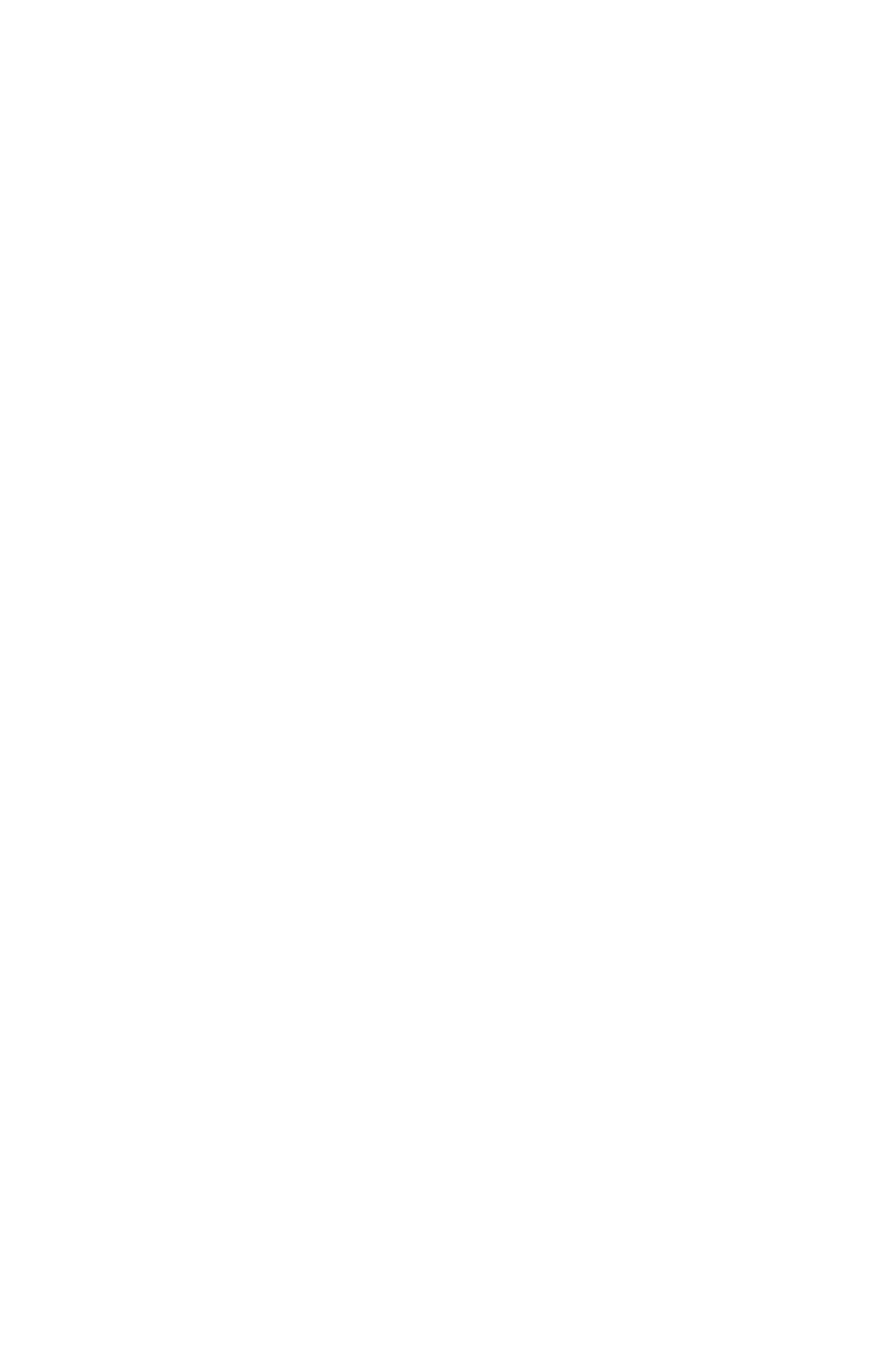# **ΜΗΝΥΜΑ ΠΡΟΕΔΡΟΥ**

Για τριακοστή τρίτη συνεχή χρονιά το Ελληνικό ίδρυμα Υποτροφιών αφιερώνει την ειδική αυτή βραδυά - τελετή απονομής υποτροφιών, στην φοιτητική νεολαία της Ελληνικής Ομογένειας του Κεμπέκ.

Επιβραβεύει με αντικειμενικά ακαδημαϊκά κριτήρια τους νέους επιστήμονες της Ελληνοκαναδικής μας παροικίας που αρίστευσαν στις σπουδές τους το περσινό ακαδημαïκό έτος.

Αυτούς που θα είναι οι αυριανοί πρωτοπόροι στον επιστημονικό, ακαδημαïκό και επαγγελματικό χώρο και που θα μας εκπροσωπούν σαν ηγήτορες της κοινωνίας του αύριο, επάξιοι συνεχιστές της Ελληνικής κληρονομιάς.

Εκ μέρους του Διοικητικού Συμβουλίου του Ελληνικού Ιδρύματος Υποτροφιών, συγχαίρω θερμότατα όλους τους ελληνικής και μή καταγωγής φοιτητές της επαρχίας μας, ευχόμενος πρόοδο και επιτυχίες.

> Δρ. Γιάννης ΧΑΤΖΗΝΙΚΟΛΑΟΥ Πρόεδρος Απρίλιος 2022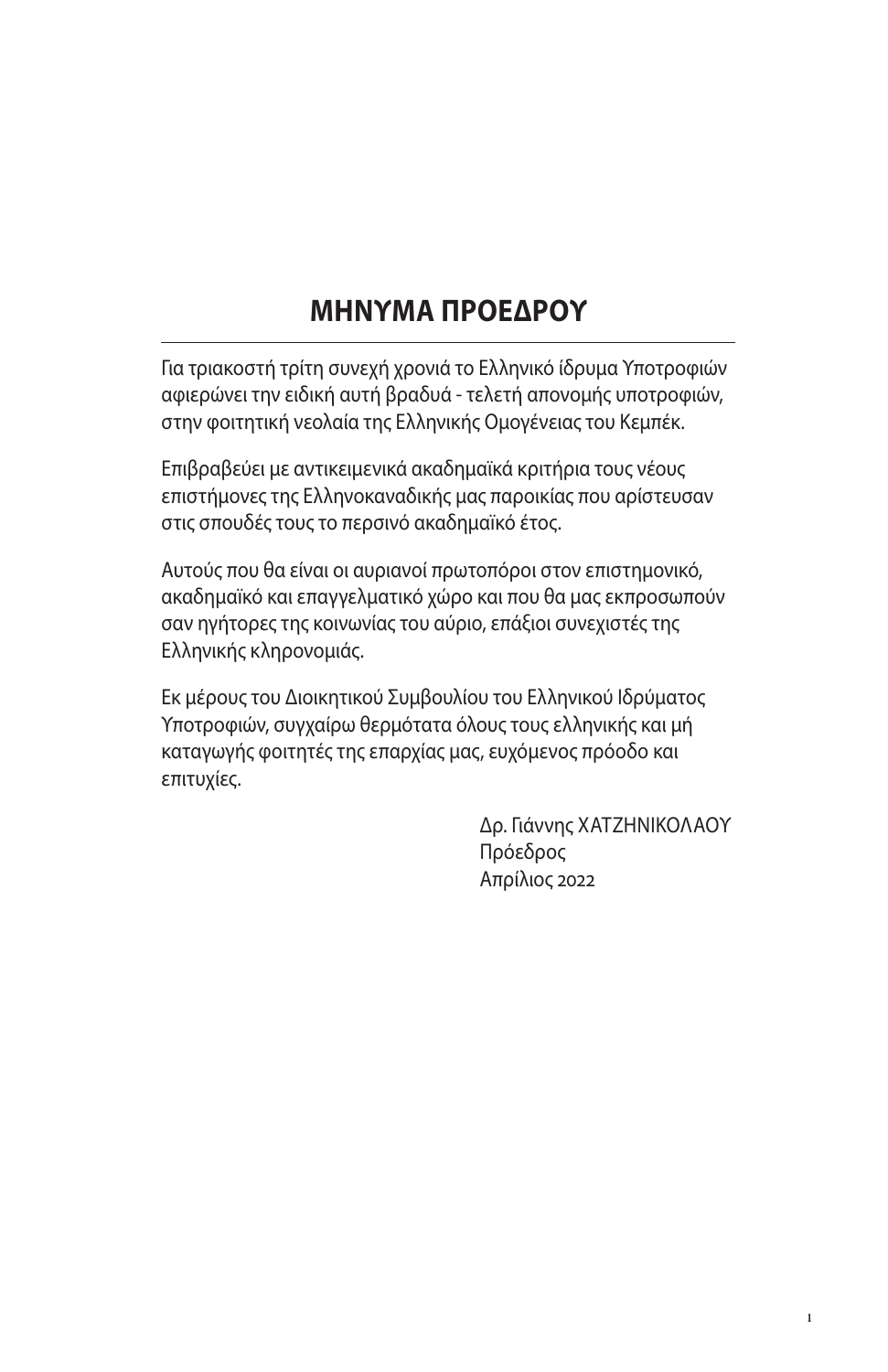# **MESSAGE DU PRÉSIDENT**

La Fondation Hellénique de Bourses d'Études consacre cette soirée extaordinaire à la jeunesse étudiante de la communauté hellénique du Québec qui consacre tous ses efforts et énergies afin de surmonter aux divers défis universitaires en vue de leur développement éventuel comme des pionniers scientifiques dans tous les domaines de la société canadienne.

Quelques-un(e)s entre eux(elles) atteigneront la maturité de dirigeant(e)s de renommée internationale et tous(tes) seront des ambassadeurs(drices) de l'héritage hellénique.

Au nom du Conseil d'administration de la Fondation Hellénique de Bourses d'Études, je félicite chaleureusement toute la jeunesse étudiante et je souhaite à tous(tes) succès et du progrès continus dans leur cheminement.

> Dr John HADJINICOLAOU Président Avril 2022

## **PRESIDENT'S MESSAGE**

For the thirty-third consecutive year, the Hellenic Scholarships Foundation devotes this special evening-awards ceremony to the university students of the Hellenic community of Quebec.

These awards, based on objective academic criteria, are given to young scholars who achieved excellence in their academic endeavours during the past academic year.

We therefore celebrate those who will hopefully be the successful pioneers of the scientific, academic and professional world of tomorrow, able representatives, leaders and ambassadors of the Hellenic heritage.

On behalf of the Board of Directors of the Hellenic Scholarships Foundation, I wholeheartedly congratulate all of them and extend our best wishes for continued success and progress.

> Dr John HADJINICOLAOU President April 2022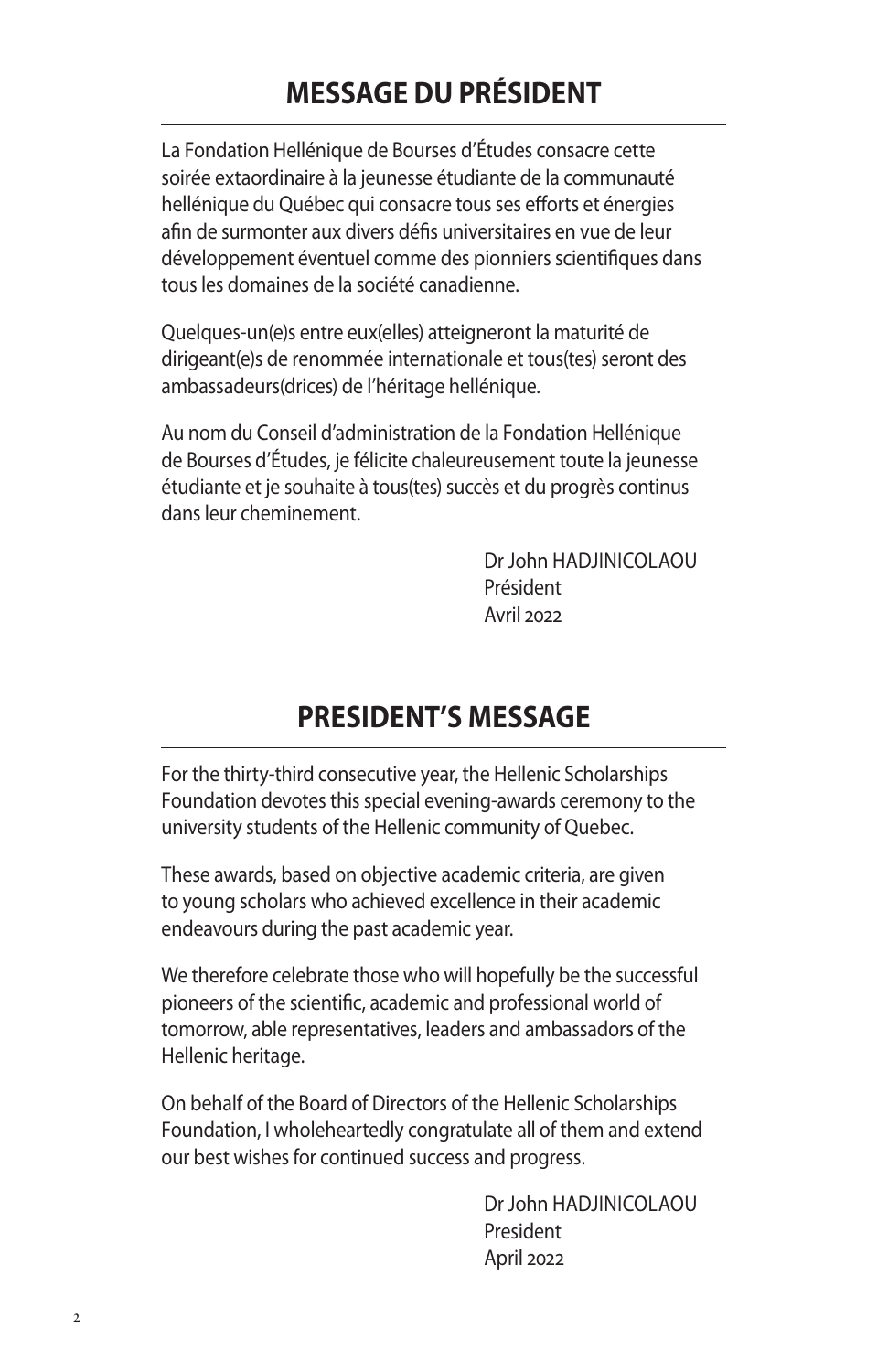ΤΗΝ ΆΝΟΙΞΗ δεν τη βρήκα τόσο στους αγρούς ή, έστω, σ'έναν Μποττιτσέλι όσο σε μια μικρή Βαϊφόρο κόκκινη. Έτσι και μια μέρα, τη θάλασσα την ένιωσα κοιτάζοντας μια κεφαλή Διός.

Όταν ανακαλύψουμε τις μυστικές σχέσεις των εννοιών και τις περπατήσουμε σε βάθος θα βγούμε σ' ένα άλλου είδους ξέφωτο που είναι η Ποίηση. Και η Ποίηση πάντοτε είναι μία, όπως ένας είναι ο ουρανός. Το ζήτημα είναι από που βλέπει κανείς τον ουρανό.

Εγώ τον έχω δει από καταμεσής της θάλασσας.

ΟΔΥΣΣΕΑΣ ΕΛΥΤΗΣ Ο Μικρός Ναυτίλος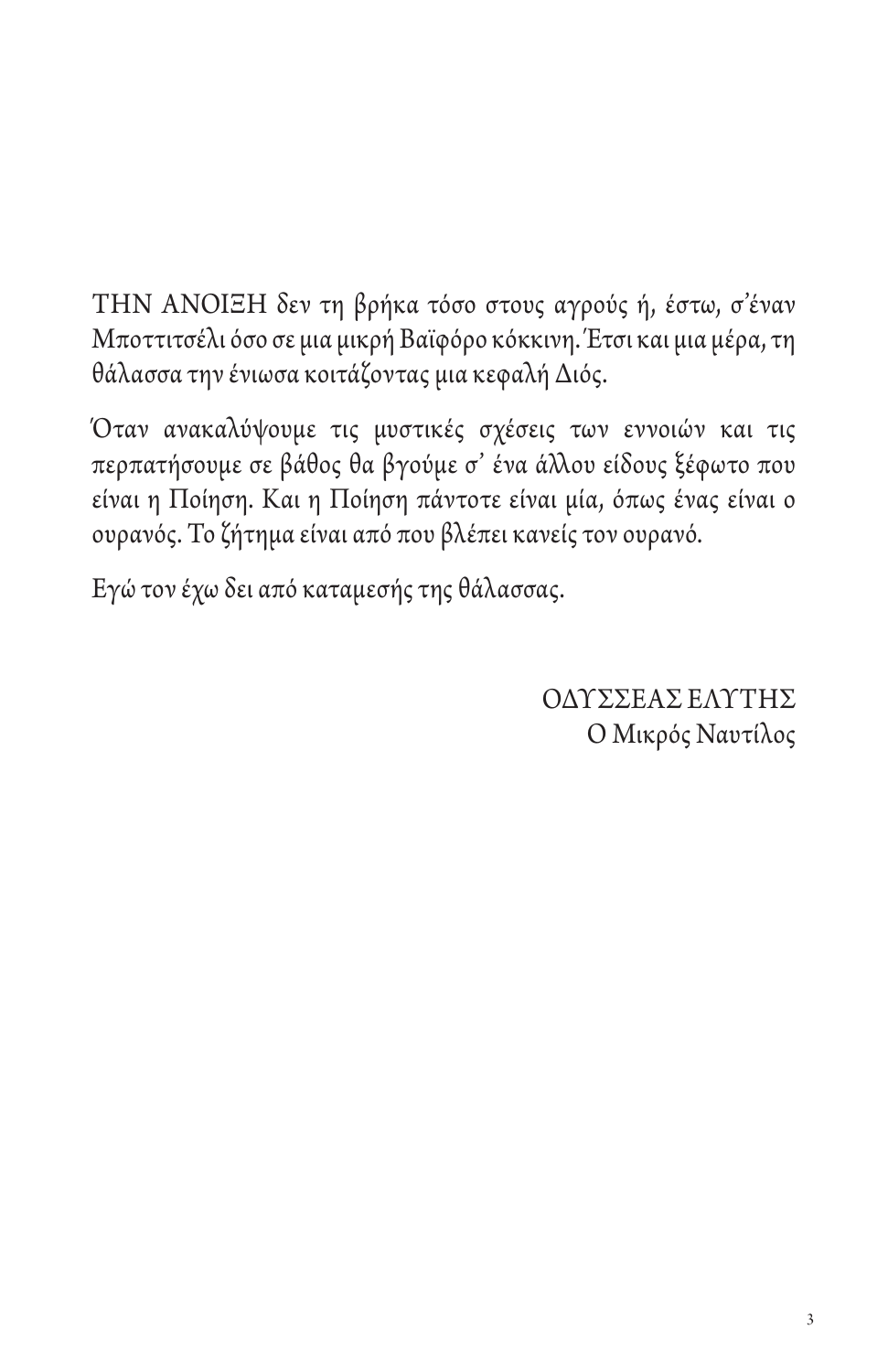**ΔΙΟΙΚΗΤΙΚΟ ΣΥΜΒΟΥΛΙΟ 2021–2022**

## **CONSEIL D'ADMINISTRATION • BOARD OF DIRECTORS**

#### **John HADJINICOLAOU**, Ph.D., Eng., MBA *Πρόεδρος*

Civil Engineering Dept., McGill University, Concordia University Professeur associé, Faculté de théologie et de sciences religieuses, Université Laval, UN Professor *Président President*

**Spiros HALIOTIS**, B.Pol.Sc. Businessman *Αντιπρόεδρος Vice-Président Vice President*

#### **Antoine KUFEDJIAN**, M.Ing. *Αντιπρόεδρος*

*Vice-Président Vice President*

*Γεν. Γραμματέας Secrétaire générale Secretary General*

**Anthony RODOLAKIS**, Ph.D., Eng. Adj. Professor, Electrical and Computer Engineering, McGill University

**Fr. Athanasios GIOCAS**, B.Eng., B.C.L./LL.B., LL.M., Dipl. 2c. théo. *Ταμίας* ortho., LL.D., Attorney, Professeur associé, Faculté de théologie et de *Trésorier* sciences religieuses, Université Laval, Parish Priest, Holy Archangels Greek *Treasurer* Orthodox Church

*Σύμβουλος Membre du Conseil Director*

## **Christos SIRROS**, M.Ed. Former Minister and M.N.A.

**Demetris J. YANTSULIS**, G.C.A., IIMPP *Σύμβουλος Membre du Conseil Director*

*Σύμβουλος Membre du Conseil Director*

# **James Demetrios SMIRNIOS**, B.Com., Cert. Mgmt., L.L.B. Avocat

*Membre du Conseil Director* Avocat/Lawyer

*Σύμβουλος* **Calliopi HADJIS**, LL.B..

*Membre du Conseil Director*

## **Sofia KAKOURATOS**, B.Ed. *Σύμβουλος*

*Director*

# **Mary KALIPOLIDIS**, M.A. (Classics) *Σύμβουλος Membre du Conseil*

*Σύμβουλος Membre du Conseil Director*

**Ioustini FRANGOULI**, B. Pol. Sci. Journalist

*Σύμβουλος Membre du Conseil Director*

**Gerasimos ANTYPAS**, B.Sc., M.Sc. Global Affairs Canada

*Membre du Conseil Director*

#### **Aikaterini VLITA**, B.A., M.Ed. *Σύμβουλος*

*Director*

**Vasilis MAVRITSAKIS**, B.Com, Cert. M.I.S. *Σύμβουλος Membre du Conseil*

*Membre du Conseil Director*

**Nikolas GEORGIADIS**, B.Eng. *Σύμβουλος*

*Γραμματέας* **Dionysia MAVRITSAKIS** *Secrétaire Secretary*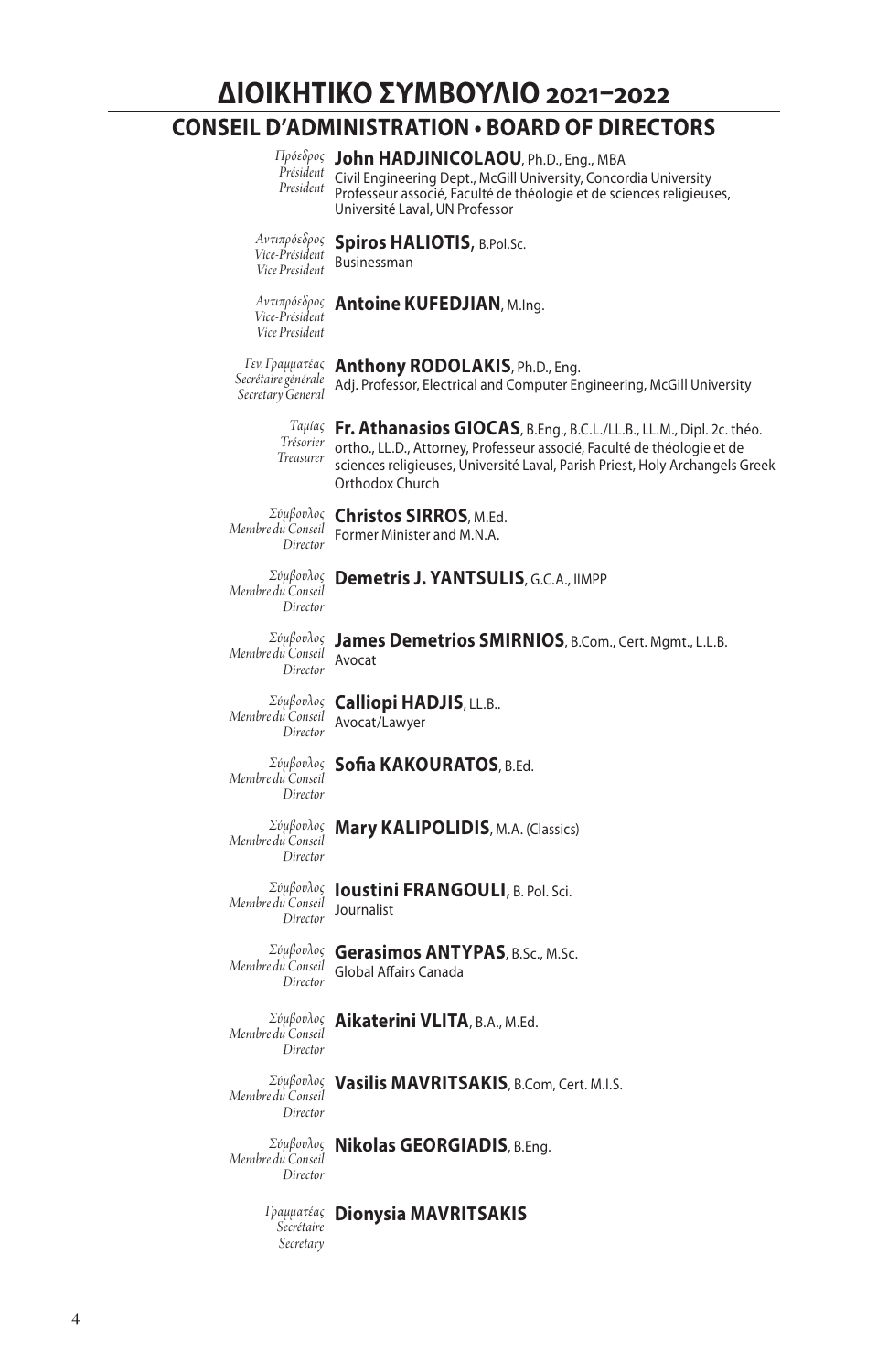|                                                                                                           | والملوا والماها والماها والماها والماهان<br>凹向凹   | 心向坏<br>واوروا                                                  |             |
|-----------------------------------------------------------------------------------------------------------|---------------------------------------------------|----------------------------------------------------------------|-------------|
|                                                                                                           |                                                   |                                                                | ヨコ          |
|                                                                                                           |                                                   |                                                                | 5           |
|                                                                                                           |                                                   | ПРОГРАММА                                                      |             |
|                                                                                                           |                                                   | PROGRAMME · PROGRAM                                            | 2<br>9<br>5 |
|                                                                                                           |                                                   |                                                                |             |
|                                                                                                           |                                                   |                                                                |             |
|                                                                                                           |                                                   | VIA ZOOM                                                       | 日日日         |
|                                                                                                           |                                                   |                                                                |             |
|                                                                                                           |                                                   |                                                                | 己日日         |
|                                                                                                           |                                                   |                                                                |             |
|                                                                                                           |                                                   |                                                                |             |
|                                                                                                           |                                                   | 7pm - 8:30pm Απονομή Υποτροφιών                                | 已回口         |
|                                                                                                           |                                                   | <b>Remise des Bourses</b>                                      |             |
|                                                                                                           |                                                   | <b>Awards Ceremony</b>                                         |             |
|                                                                                                           |                                                   |                                                                | 己日日         |
|                                                                                                           |                                                   |                                                                |             |
|                                                                                                           |                                                   |                                                                |             |
|                                                                                                           |                                                   |                                                                | 己旦口         |
|                                                                                                           | Τελετάρχες                                        | PROF John HADJINICOLAOU                                        |             |
|                                                                                                           | Maîtres de céremonie<br>Chairpersons              | PROF Eva KEHAYIA                                               |             |
|                                                                                                           |                                                   |                                                                | 百日日         |
|                                                                                                           |                                                   |                                                                |             |
|                                                                                                           |                                                   |                                                                | 己旦口         |
|                                                                                                           |                                                   |                                                                |             |
|                                                                                                           |                                                   |                                                                |             |
|                                                                                                           | Εκ μέρους του Ιδρύματος<br>Au nom de la Fondation | PROF John HADJINICOLAOU<br>Πρόεδρος · Président · President    | 日日          |
|                                                                                                           | On behalf of the Foundation                       |                                                                |             |
|                                                                                                           |                                                   |                                                                | 己日日         |
|                                                                                                           |                                                   |                                                                |             |
|                                                                                                           |                                                   |                                                                |             |
|                                                                                                           |                                                   |                                                                | 已日日         |
|                                                                                                           | Au nom du Comité Academique                       | Εκ μέρους της Ακαδημαϊκής Επιτροτής PROF Constantine SOULELLIS |             |
|                                                                                                           | On behalf of the Academic Committee               |                                                                | 日日          |
|                                                                                                           |                                                   |                                                                |             |
|                                                                                                           |                                                   |                                                                |             |
|                                                                                                           |                                                   |                                                                |             |
|                                                                                                           |                                                   |                                                                |             |
|                                                                                                           |                                                   |                                                                |             |
|                                                                                                           |                                                   |                                                                |             |
|                                                                                                           |                                                   |                                                                |             |
|                                                                                                           |                                                   |                                                                |             |
| واقارواهاوا واقاوا واقام الماقا واقاروا واقاروا واقاوا واقاوا واقاوا واقاروا واقاروا واقاوا واقاوا واقاوا |                                                   |                                                                | elsel elebe |
|                                                                                                           |                                                   | <u> Gerðaerðaerðaerðaerðaerðaerðaerðaerð</u>                   |             |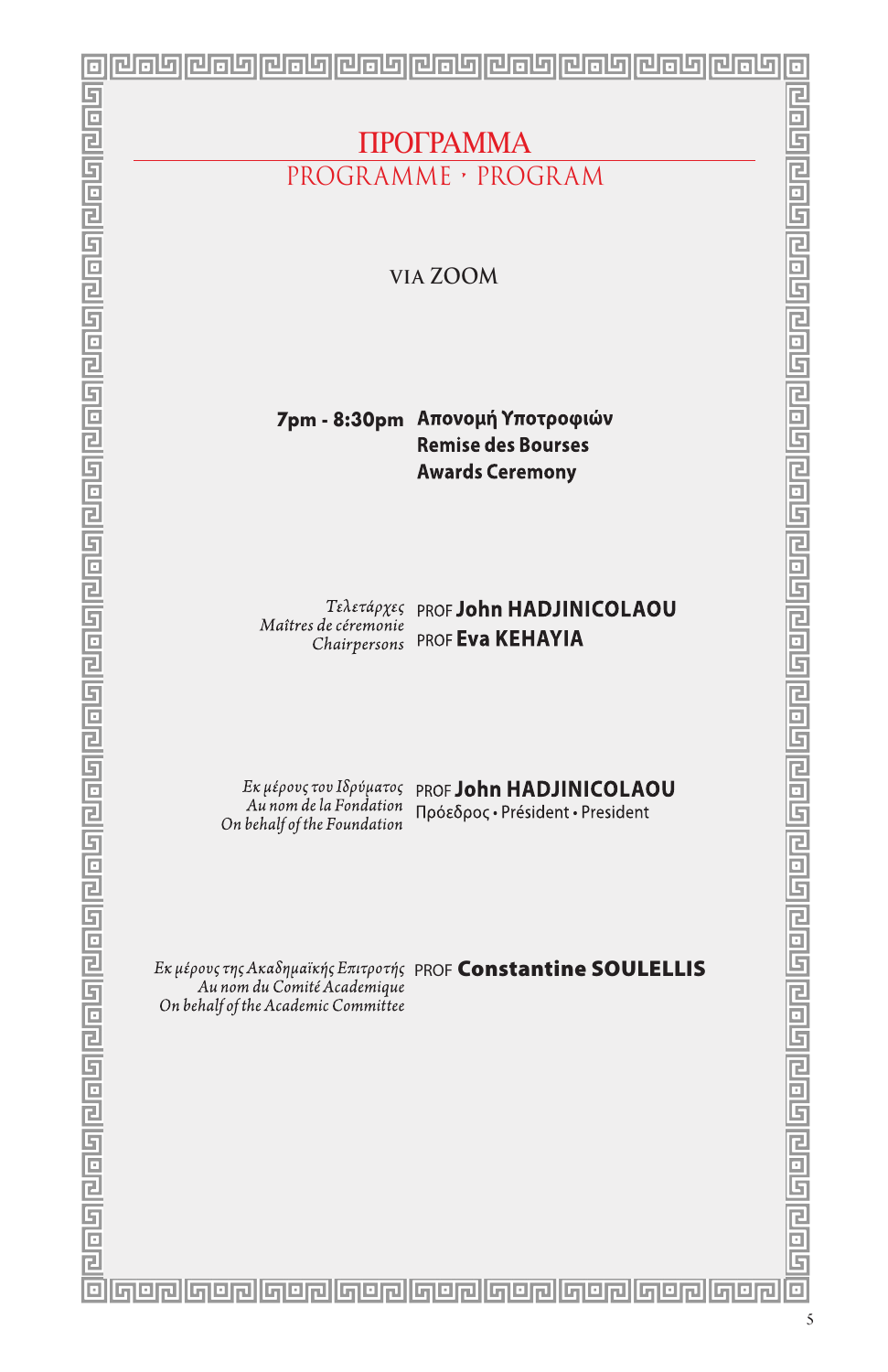## **BOURSES D'ÉTUDES • SCHOLARSHIP AWARDS**

|                               | <b>Dimitris GIAMOS</b>                                                                                         |  |
|-------------------------------|----------------------------------------------------------------------------------------------------------------|--|
|                               | Department of Management and Human Resources - HEC                                                             |  |
|                               | Guy Ouellette-MNA Chomedey-Laval                                                                               |  |
|                               | <b>Nicholas KOZIRIS</b>                                                                                        |  |
|                               | Faculty of Medicine, McGill University<br>Hellenic Medical Association of Quebec, Medical Resident Scholarship |  |
|                               | <b>Athanasios RIGAS</b>                                                                                        |  |
|                               | Department of Experimental Medicine, McGill University                                                         |  |
|                               | <b>Lazaros Kalipolidis Family</b>                                                                              |  |
|                               | <b>Nicholas POULAKOS</b><br>Faculty of Medicine, Université Laval                                              |  |
|                               | Hellenic Medical Association of Quebec, Dr. Peter Varvarikos Scholarship                                       |  |
|                               | <b>Alexis LYMBERIOU</b>                                                                                        |  |
|                               | Department of Education, Université de Montréal                                                                |  |
|                               | Pink in the City - Vourtzoumis Family                                                                          |  |
|                               | <b>Grace FARRAN</b><br>Department of Humanities, McGill University                                             |  |
|                               | <b>Hellenic Community of Greater Montreal</b>                                                                  |  |
|                               | Olga KESIDOU                                                                                                   |  |
|                               | Department of Biochemistry, Université de Montréal<br><b>Hellenic Board of Trade of Metropolitan Montreal</b>  |  |
|                               | <b>Elaine ANGELOPOULOS</b>                                                                                     |  |
|                               | Department of Pharmacy, Université Laval                                                                       |  |
|                               | <b>Vasileios Tsiolis Foundation</b>                                                                            |  |
|                               | Georgia DESPOINI<br>Department of Linguistics, Université Laval                                                |  |
|                               | <b>Hellenic Congress of Quebec</b>                                                                             |  |
|                               | <b>Georges RIGAS</b>                                                                                           |  |
|                               | Department of Economics, McGill University<br><b>The Socrates Educational Foundation</b>                       |  |
|                               | <b>Andreanne BELEC</b>                                                                                         |  |
|                               | Department of Business Management, Bishop's University                                                         |  |
|                               | Helen Tyros & Vasileios Kampouris Family                                                                       |  |
|                               | Paraskevi TSELEKOUNI<br>Department of Experimental Medicine, McGill University                                 |  |
|                               | Constantina N. Frangouli Family                                                                                |  |
|                               | <b>Christos ALEXOPOULOS</b>                                                                                    |  |
|                               | Department of Aerospace Engineering, Concordia University                                                      |  |
|                               | In memoriam of the late Eleni Paleocosta-Sayig                                                                 |  |
|                               |                                                                                                                |  |
| АКАДНМАЇКН ЕПІТРОПН 2021-2022 |                                                                                                                |  |
|                               |                                                                                                                |  |

## **COMITÉ ACADÉMIQUE • ACADEMIC COMMITTEE**

- ◆ **Dr Andreas ARVANITOGIANNIS**, Ph.D. Associate Professor, Department of Psychology **Concordia University**
- **Dr Ekaterini KRITIKOU, Ph.D.** Vice-Dean of Research and Development, Faculty of Medicine **Université de Montréal**
- **Dr Kostas PANTOPOULOS**, Ph.D. Lady Davis Institute for Medical Research, Jewish General Hospital **McGill University**
- **◆ Dr Constantine SOULELLIS**, MD. Associate Professor, Gastroenterology Training Program **McGill University**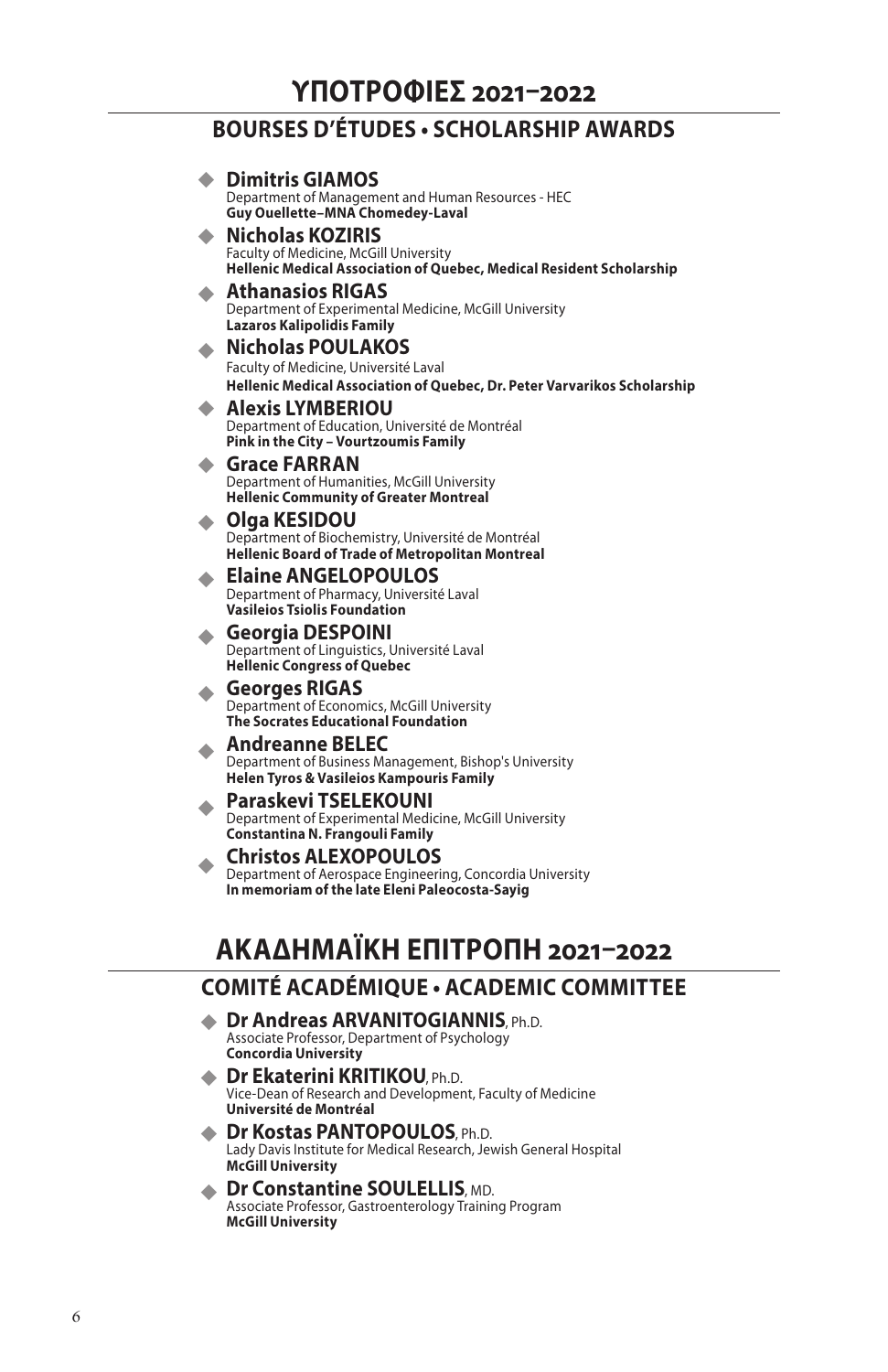## **ΥΠΟΤΡΟΦΟΙ 2020–2021 REMISE DES BOURSES D'ÉTUDES – SCHOLARSHIP AWARDS**

## **Dimitris GIAMOS**

## Εντεταλμένη υποτροφία: **Βουλευτού Chomedey-Laval- Guy Ouellette**  Escrowed scholarship: **Guy Ouellette – MNA Chomedey-Laval** Bourse désignée : **Guy Ouellette – Député de Chomedey-Laval**

Είναι φοιτητής διδακτορικού στο τμήμα Διοίκησης και Ανθρωπίνου Δυναμικού στην σχολή των Ανώτερων Οικονομικών Σπουδών του Πανεπιστημίου του Μόντρεαλ. Αποφοίτησε το 2014 από το τμήμα Κοινωνικών Επιστημών του κολλεγίου Marianopolis. Στη συνέχεια ενεγράφη την ίδια χρονιά στο τμήμα Ψυχολογίας του Πανεπιστημίου Concordia από όπου και αποφοίτησε με Honors το 2017. Ακολούθως το 2018 ενεγράφη στο μεταπτυχιακό πρόγραμμα Διοίκησης Ανθρωπίνου Δυναμικού της σχολής Ανώτερων Οικονομικών Σπουδών του Πανεπιστημίου του Μόντρεαλ και έλαβε το πτυχίο Master's το 2020. Από τότε συνεχίζει στο ίδιο τμήμα σε επίπεδο διδακτορικού μέχρι σήμερα. Εχει λάβει υποτροφίες όπως της Fondation de Recherche du Québec και της Fondation l. Armand Bombardier. Εχει δείξει πολλή αγάπη για την έρευνα και θα επιδιώξει στο μέλλον ακαδημαϊκή καριέρα και δραστηριότητα.

Dimitris Giamos is currently a Ph.D. candidate studying human resources in the Administration program of HEC Montréal at the Université de Montréal (UdM). He graduated in 2014 from the Department of Social Studies of Marianopolis College. He was, immediately, registered in the Department of Psychology of the Concordia University where he graduated, with Honors, in 2017. He then obtained his Master's Degree in 2020 in Human Resources at UdM's HEC Montréal, where he is currently pursuing his Doctoral Degree. He is the recipient of several Scholarships and Awards including from the "Fondation de Recherche du Québec" and the "Fondation l. Armand Bombardier."

Dimitri Giamos est doctorant au programme des Hautes études économiques en gestion des ressources humaines de l'université de Montréal (UdM). Il est diplômé en 2014 en Études sociales du collège Marianopolis. Il s'inscrit ensuite en Psychologie à l'université Concordia où il obtient son diplôme, avec mention, en 2017. En 2020, il complète sa maîtrise au programme des Hautes études économiques en gestion des ressources humaines de l'UdM, où il poursuit actuellement son doctorat. Il est récipiendaire de plusieurs bourses et prix, notamment celles de la « Fondation de Recherche du Québec » et de la « Fondation I. Armand Bombardier ».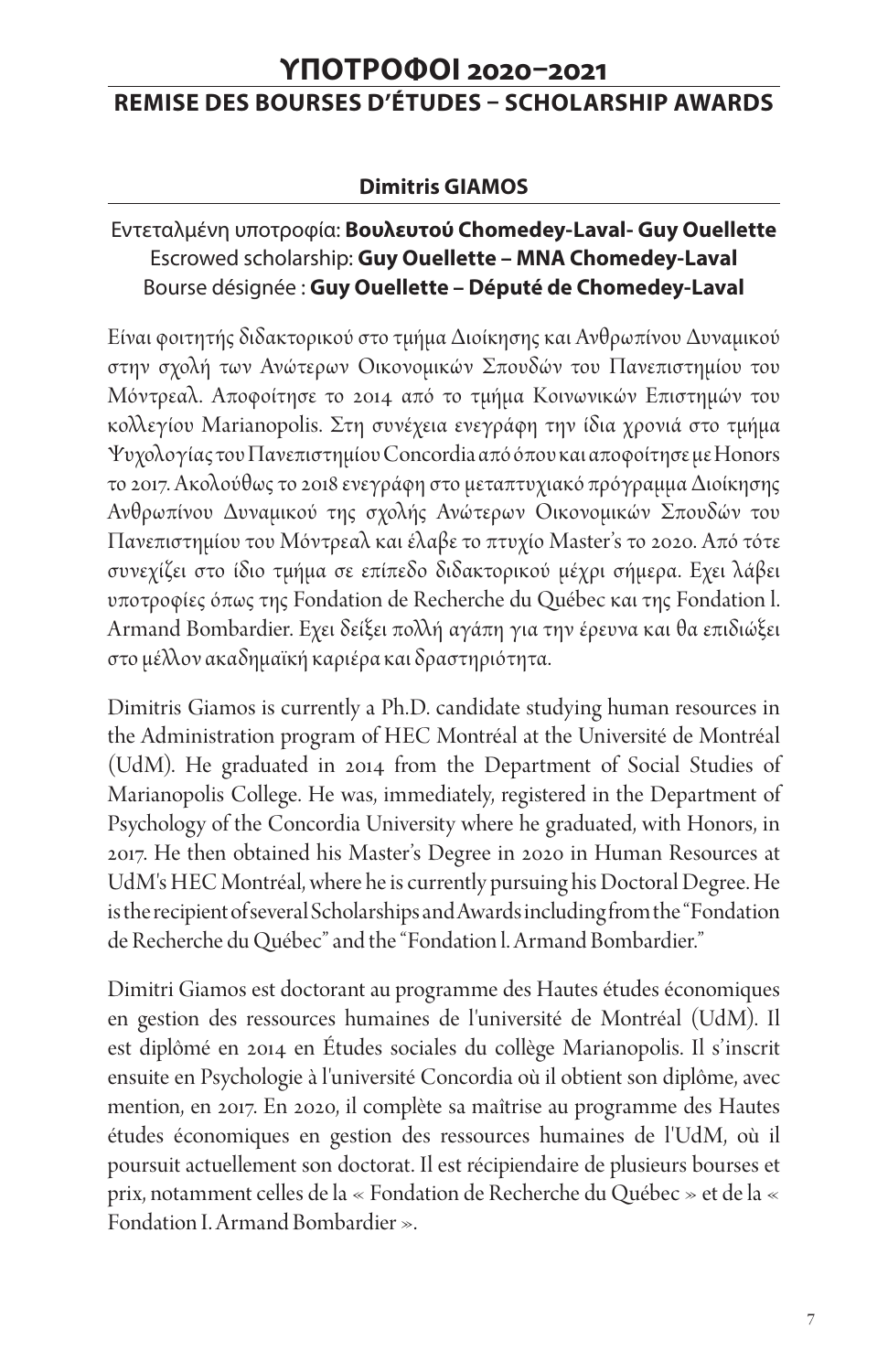#### Ονομαστική υποτροφία : **Ελληνικού Ιατρικού Συλλόγου του Κεμπέκ**  Named scholarship: **Hellenic Medical Association of Quebec** Bourse nominale: **Association Médicale Hellénique du Québec Medical Resident Scholarship**

Είναι ειδικευόμενος γιατρός στον τομέα της Οικογενειακής Ιατρικής (Family Medicine) του Πανεπιστημίου McGill . Αποφοίτησε από το Ελληνικό Σχολείο Σωκράτης το 2009. Στην συνέχεια αποφοίτησε από την Royal West Academy και το 2014 ενεγράφη στο τμήμα Ιατρικών Επιστημών του κολλεγίου Dawson από όπου αποφοίτησε το 2016, ενώ εντωμεταξύ το 2015 είχε αποφοίτησε και από το Ελληνικό Γυμνάσιο Λύκειο Αριστοτέλης. Το 2016 ενεγράφη στο τμήμα Ιατρικής του Πανεπιστημίου McGill από όπου και αποφοίτησε το 2021. Από τότε συνεχίζει την ειδικότητα του στην Οικογενειακή Ιατρική μέχρι σήμερα. Δραστήριο μέλος της Ελληνικής Κοινότητας σαν μαθητής, χορευτής, δάσκαλος και υπεύθυνος νεολαίας.

Nicholas Koziris is a resident physician in the Department of Family Medicine of McGill University. He graduated from the Socrates School of the Hellenic Community of Greater Montreal (HCGM) in 2009. He then graduated from Royal West Academy in 2014, after which he enrolled in the Department of Medical and Health Studies of Dawson College where he graduated in 2016. He is also a graduate of the lyceum Aristotle of the HCGM. In 2016 he registered in the Department of Medicine at McGill University and graduated in 2021. As of then, he pursues his residency in the field of family medicine at McGill. Mr. Koziris has been, for many years, an active member of the Greek Community, participating in various initiatives including as a dancing instructor and has been responsible for youth liaison activities.

Nicolas Koziris est médecin résident de la Faculté de médecine familiale de l'université McGill. Il a complété ses études primaires à l'école Socrate de la Communauté Hellénique du Grand Montréal (CHGM) en 2009. Après ses études au « Royal West Academy » en 2014, il s'inscrit au programme des Études médicales et de la Santé du collège Dawson où il obtient son diplôme en 2016. Il est également diplômé du lycée Aristote de la CHGM. En 2016, il s'inscrit à la Faculté de médecine de l'université McGill dont il est diplômé en 2021. Dès lors, il poursuit sa résidence en médecine familiale à McGill. Depuis de nombreuses années Nicolas est un membre actif de la communauté grecque, participant à diverses initiatives notamment comme professeur de danse et responsable des activités de liaison avec les jeunes.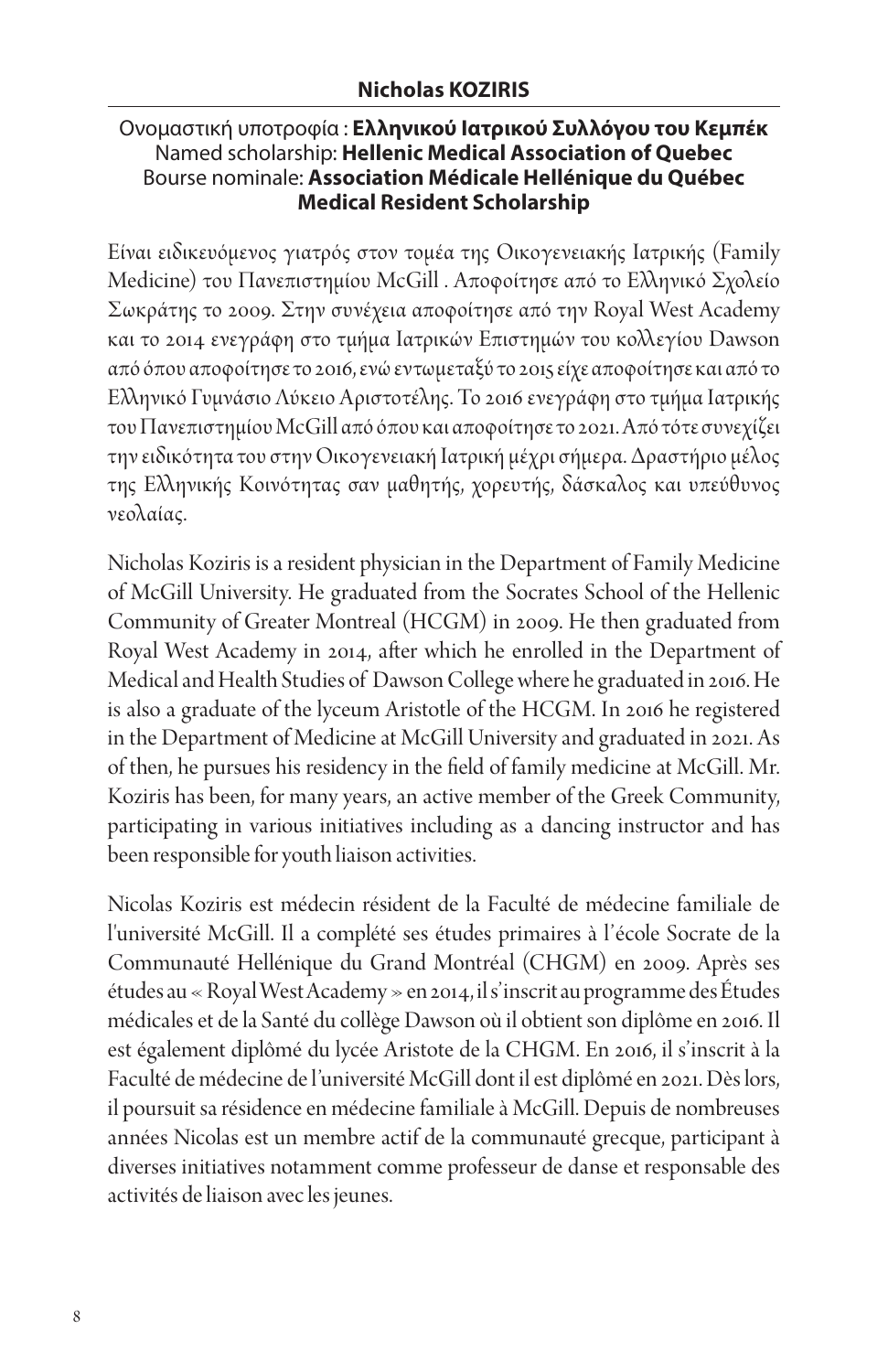## Ονομαστική υποτροφία : **Οικογενείας Λαζάρου Καλλιπολίτη** Named scholarship: **Lazaros Kalipolidis Family** Bourse nominale: **Famille Lazaros Kalipolidis**

Είναι μεταπτυχιακός φοιτητής στο τμήμα Πειραματικής Iατρικής (Experimental Medicine) της σχολής Ιατρικής και Επιστημών Υγείας του πανεπιστημίου McGill. Γεννήθηκε στην Ελλάδα όπου και μετά τις γυμνασιακές και λυκειακές του σπουδές ενεγράφη στο σχολή της Ιατρικής του Πανεπιστημίου Πατρών από όπου και αποφοίτησε σαν γιατρός το 2019. Ο κύριος τομέας του ενδιαφέροντος του είναι η Αιματολογία. Σχεδιάζει να ολοκληρώσει την ειδίκευση του στον Καναδά και να συνεχίσει την προσφορά του σαν ειδικευμένος γιατρός στον Καναδά ή την Ελλάδα.

Athanasios Rigas is currently a graduate student in the sector of Experimental Medicine of the Department of Medicine at McGill University. He was born in Greece where, once concluding his elementary and high school studies, he was registered in the School of Medicine of Patras University in Greece where he graduated in 2019. His main focus of scientific interest is Hematology. He is planning to offer his medical services either in Canada or in Greece.

Athanasios Rigas est étudiant au doctorat en médecine expérimentale de la Faculté de médecine de l'université McGill. Il est né en Grèce. Après ses études primaires et secondaires, il s'est inscrit à la Faculté de médecine de l'université de Patras (Grèce) où il a obtenu son diplôme en 2019. Son principal centre d'intérêt médical est l'hématologie. Il prévoit exercer sa profession au Canada ou en Grèce.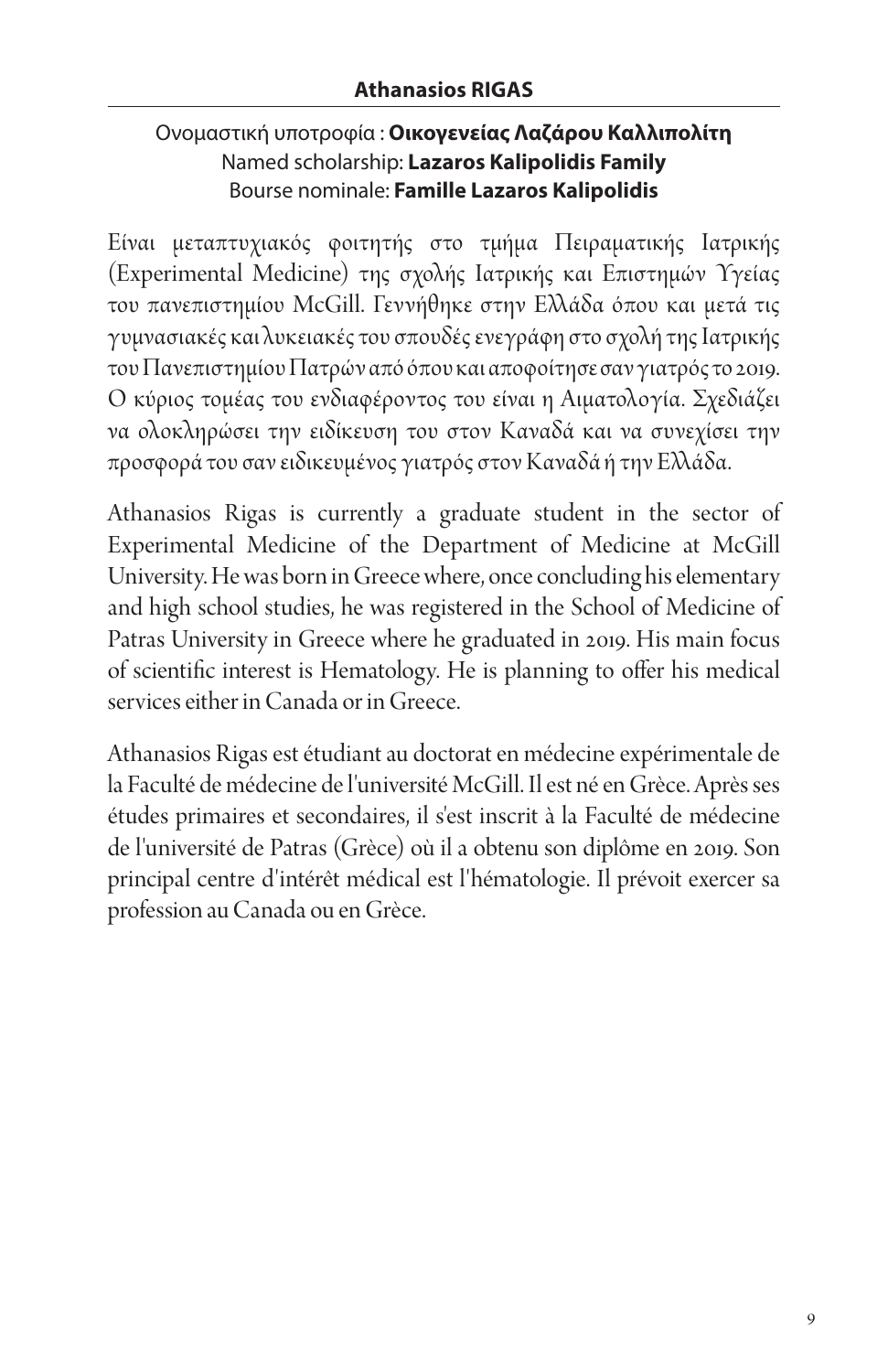#### Ονομαστική υποτροφία : **Ελληνικού Ιατρικού Συλλόγου του Κεμπέκ**  Named scholarship: **Hellenic Medical Association of Quebec** Bourse nominale: **Association Médicale Hellénique du Québec Dr. Peter Varvarikos Scholarship**

Είναι φοιτητής της Ιατρικής σχολής του Πανεπιστημίου Laval. Το 2014 ενεγράφη στο τμήμα Επιστημών της Φύσης (Science de la nature) του κολλεγίου CÉGEP de Sainte-Foy από όπου και αποφοίτησε το 2016. Στην συνέχεια ενεγράφη στο τμήμα Φαρμακευτικής του Πανεπιστημίου Laval, ενώ συγχρόνως το 2019 ενεγράφη ταυτόχρονα και στην Ιατρική σχολή του Πανεπιστημίου Laval την οποία συνεχίζει μέχρι σήμερα. Το 2020 τελείωσε την Φαρμακευτική. Έχει λάβει την υποτροφία του τμήματος Φαρμακευτικής του Πανεπιστημίου Laval και είναι πολύ υπερήφανος για την ελληνική του κληρονομιά.

Nicholas Poulakos is currently a student in the Department of Medicine at Laval University. In 2014, he registered in the Department of Natural Sciences of the Sainte Foy CEGEP, from where he graduated in 2016. He then enrolled in the Department of Pharmacology at Laval University, graduating in 2020. In 2019, while a student in pharmacology, he registered in the Medical School at Laval University, where he is currently pursuing his medical degree. He is very proud of his Hellenic heritage, and he has received the Pharmacology scholarship from Laval University.

Nicholas Poulakos est étudiant à la Faculté de médecine de l'université Laval. En 2014, il s'inscrit au programme de Sciences et Nature du Cégep de Sainte Foy où il acquit son diplôme en 2016. Il poursuit ensuite ses études au département de pharmacologie de l'université Laval dont il est diplômé en 2020. En 2019, tout en étudiant en pharmacologie, il s'inscrit à la Faculté de médecine de l'université Laval, où il étudie jusqu'à ce jour. Très fier de son héritage hellénique, Nicholas Poulakos a reçu la « Bourse de pharmacologie » de l'université Laval.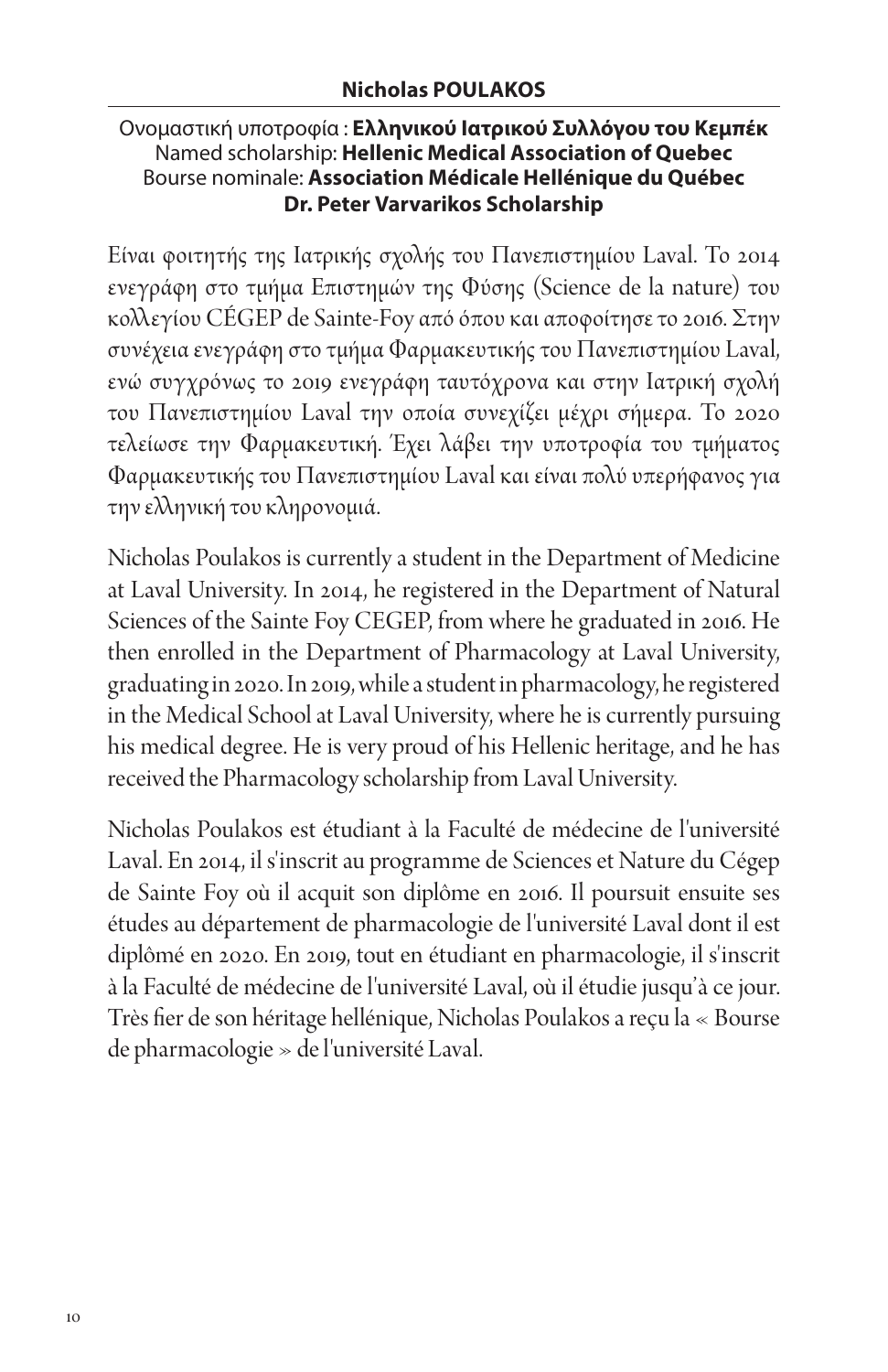## Εντεταλμένη υποτροφία : **Pink in the City – Οικογενείας Βουρτζούμη** Escrowed scholarship: **Pink in the City – Vourtzoumis Family** Bourse désignée : **Pink in the City – Famille Vourtzoumis**

Είναι τριτοετής φοιτητής Παιδαγωγικής (Education) της σχολής Παιδαγωγικών Επιστημών (Sciences de l'Éducation) του Πανεπιστημίου του Μόντρεαλ. Αποφοίτησε το 2016 από το Ελληνικό Σχολείο Σωκράτης και στην συνέχεια ενεγράφη στο τμήμα Κοινωνικών Επιστημών του κολλεγίου Saint-Laurent από όπου και αποφοίτησε το 2018. Από το 2011 μέχρι το 2016 έκανε σπουδές κλασσικού πιάνου στο σχολείο Pierre-Laporte. Το 2018 ενεγράφη στο τμήμα Παιδαγωγικής του Πανεπιστημίου του Μόντρεαλ το οποίο και συνεχίζει μέχρι σήμερα. Θέλει να γίνει διδάσκαλος σε γυμνάσιο ή κολλέγιο και να βοηθήσει όσο περισσότερο μπορέσει μαθητές με ειδικές ανάγκες.

Alexis Lymberiou is currently a third-year student at the Faculty of Education of the Université de Montréal. He graduated from the Socrates school of the Hellenic Community of Greater Montreal (HCGM) in 2016. He then registered in the Department of Social Sciences of the Saint Laurent College where he graduated in 2018. From 2011 until 2016 he has been pursuing classical piano classes at the Pierre-Laporte Conservatory. As of 2018, he is registered in the Faculty of Education at Université de Montréal. His aspirations include teaching students with special needs/ abilities at either the high-school or college levels.

Alexis Lymberiou est étudiant de troisième année à la Faculté des sciences de l'éducation de l'université de Montréal (UdM). En 2016, il termina ses études primaires à l'école Socrate de la Communauté Hellénique du Grand Montréal (CHGM). Il s'inscrit ensuite au programme des sciences sociales du collège Saint Laurent où il obtient son diplôme en 2018. De façon parallèle, entre 2011 et 2016, il suivit des cours de piano classique au Conservatoire Pierre Laporte. Depuis 2018, il est inscrit à la Faculté des sciences de l'éducation de l'UdM. Alexis Lymperiou aspire à l'enseignement aux élèves ayant des besoins/capacités spéciaux au niveau secondaire ou collégial.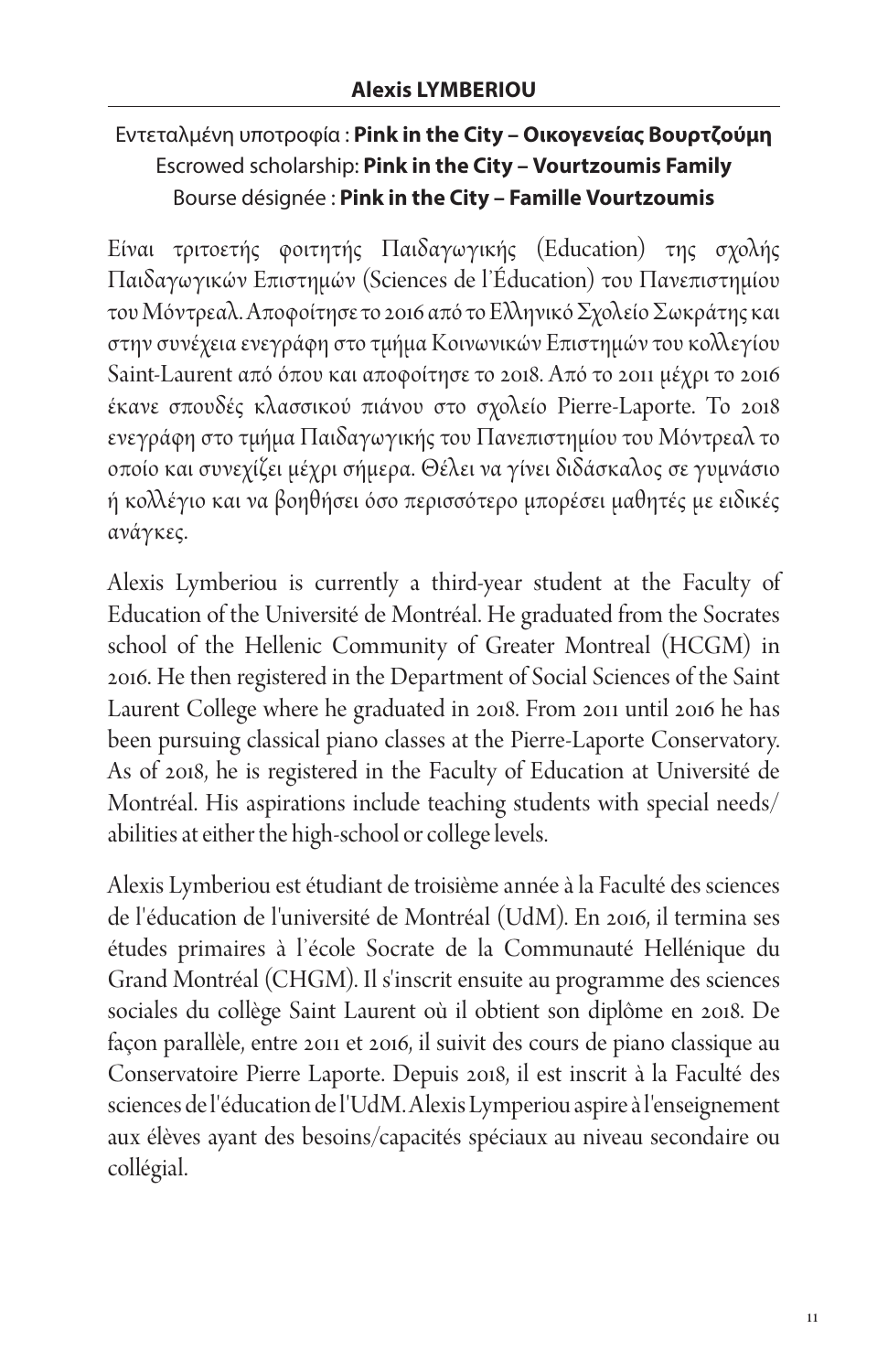## Εντεταλμένη υποτροφία : **Ελληνικής Κοινότητας Μείζονος Μοντρεάλ** Escrowed scholarship: **Hellenic Community of Greater Montreal** Bourse désignée : **Communauté Hellénique du Grand Montréal**

Είναι τεταρτοετής φοιτήτρια Ανθρωπολογίας (Humanities) στη σχολή Τεχνών (Arts) του Πανεπιστημίου McGill. Αν και δεν είναι ελληνικής καταγωγής από πολλή μικρή ηλικία έχει ένα ειλικρινές ενδιαφέρον για την ελληνική γλώσσα, την κουλτούρα, την ιστορία και τον πολιτισμό. Το 2013 ενεγράφη στο National Cathedral School of Washington DC από το οποίο και αποφοίτησε το 2017. Στη συνέχεια επέλεξε το 2017 το τμήμα Ανθρωπολογίας του Πανεπιστημίου McGill γιατί παράλληλα θα της έδινε την ευκαιρία να πάρει αρκετά μαθήματα Νέο-Ελληνικών Σπουδών στα οποία και επικεντρώνεται τα τελευταία χρόνια. Έχει την διάθεση και όρεξη να συνεχίσει σε μεταπτυχιακές νεοελληνικές σπουδές με αποτέλεσμα να γίνει μια πνευματική πρέσβειρα της Ελλάδος και του Ελληνισμού.

Grace Farran is a fourth-year student in the field of Humanities in the School of Arts at McGill University. Despite the fact that she is not of Hellenic origin, she always possessed a sincere interest in Greek language, culture, and civilization. In 2013, she registered in the National Cathedral School of Washington DC, where she graduated in 2017. She then enrolled, in 2017, in the Department of Anthropology at McGill University, in order to pursue courses related to Modern Greek Studies, a field that dominates her recent interests. She is interested in further pursuing Modern Greek Studies with the goal of becoming an intellectual ambassador of the Greek spirit and culture.

Grace Farran est étudiante de quatrième année en sciences humaines à la Faculté des Arts de l'université McGill. Bien qu'elle ne soit pas d'origine grecque, elle a toujours manifesté un intérêt authentique pour la langue, la culture et la civilisation helléniques. En 2013, elle s'inscrit à la National Cathedral School de Washington DC où elle obtient son diplôme en 2017. Par la suite, elle choisit le département d'Anthropologie de l'université McGill car cela lui donnerait en même temps l'opportunité de suivre plusieurs cours en études grecques modernes, sur lesquelles elle s'est concentrée ces dernières années. Elle se destine à poursuivre des études supérieures en grec moderne pour devenir ambassadrice intellectuelle de la culture hellénique et de l'esprit qui s'y rattache.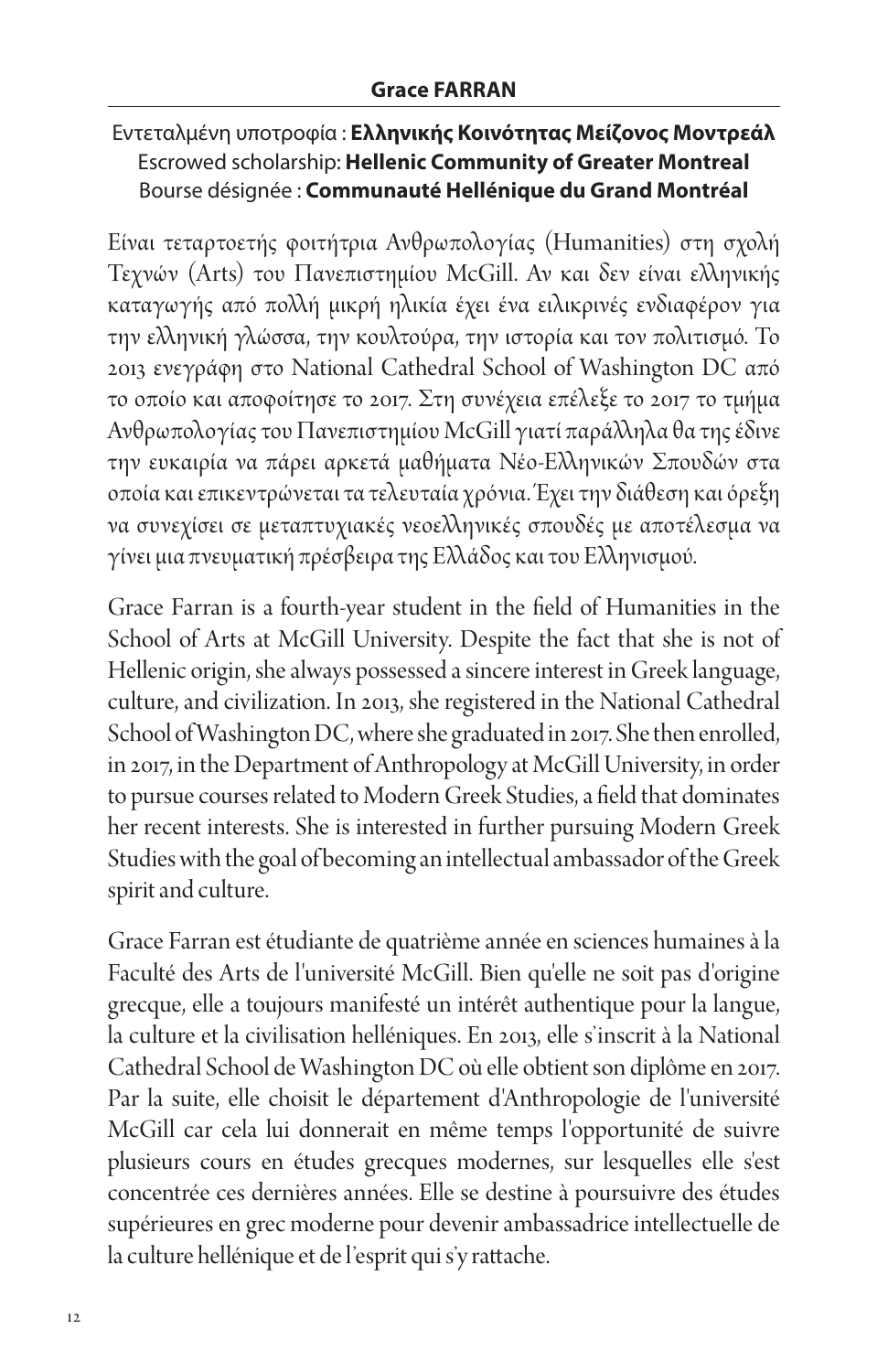## Εντεταλμένη υποτροφία: **Ελληνικού Εμπορικού Επιμελητηρίου του Μητροπολιτικού Μόντρεαλ**

Escrowed scholarship: **Hellenic Board of Trade of Metropolitan Montreal** Bourse désignée: **Chambre de Commerce Hellénique du Grand Montréal**

Είναι τριτοετής φοιτήτρια του τμήματος Βιοχημείας του Πανεπιστημίου του Μόντρεαλ. Γεννήθηκε στη Ρωσία από Έλληνες γονείς και έζησε στην Μόσχα μέχρι τα 18 της χρόνια. Μετανάστευσε το 2015 στην Γαλλία όπου και ενεγράφη στο Λύκειο St-Vincent από όπου και αποφοίτησε το 2017. Στην συνέχεια ήρθε στο Μόντρεαλ το 2019 και ενεγράφη στο πρόγραμμα Βιοχημείας του Πανεπιστημίου του Μόντρεαλ όπου και συνεχίζει μέχρι σήμερα. Έχει λάβει υποτροφία από το τμήμα Βιοχημείας του Πανεπιστημίου του Μόντρεαλ και δουλεύει ευκαιριακά σε εργαστήρια Βιοχημείας και νοσοκομειακά πανεπιστημιακά κέντρα.

Olga Kesidou is a third-year student of the Department of Biochemistry at the Université de Montréal (UdM). Both her parents being Greek, she was born in Russia and lived in Moscow until her 18th birthday. In 2015, she migrated to France and registered in the St Vincent Lyceum where she graduated in 2017. In 2019, she came to Montreal, and she enrolled in the Department of Biochemistry where she currently pursues her studies. She is the recipient of the Department of Biochemistry scholarship of the UdM. She is also employed on a part-time basis in biochemistry laboratories and hospital-based academic institutions to enhance and enrich her scientific knowledge.

Olga Kesidou est étudiante de troisième année au département de biochimie de l'université de Montréal (UdM). Née en Russie de parents grecs, elle a vécu à Moscou jusqu'à 18 ans. En 2015, elle émigre en France et s'inscrit au lycée St Vincent d'où elle obtient son diplôme en 2017. En 2019, elle vient à Montréal et s'inscrit au département de Biochimie où elle poursuit ses études jusqu'à présent. Elle est détentrice d'une bourse du département de biochimie de l'UdM. Elle est également employée à temps partiel des laboratoires de biochimie et institutions hospitalières affiliées pour enrichir ses connaissances scientifiques.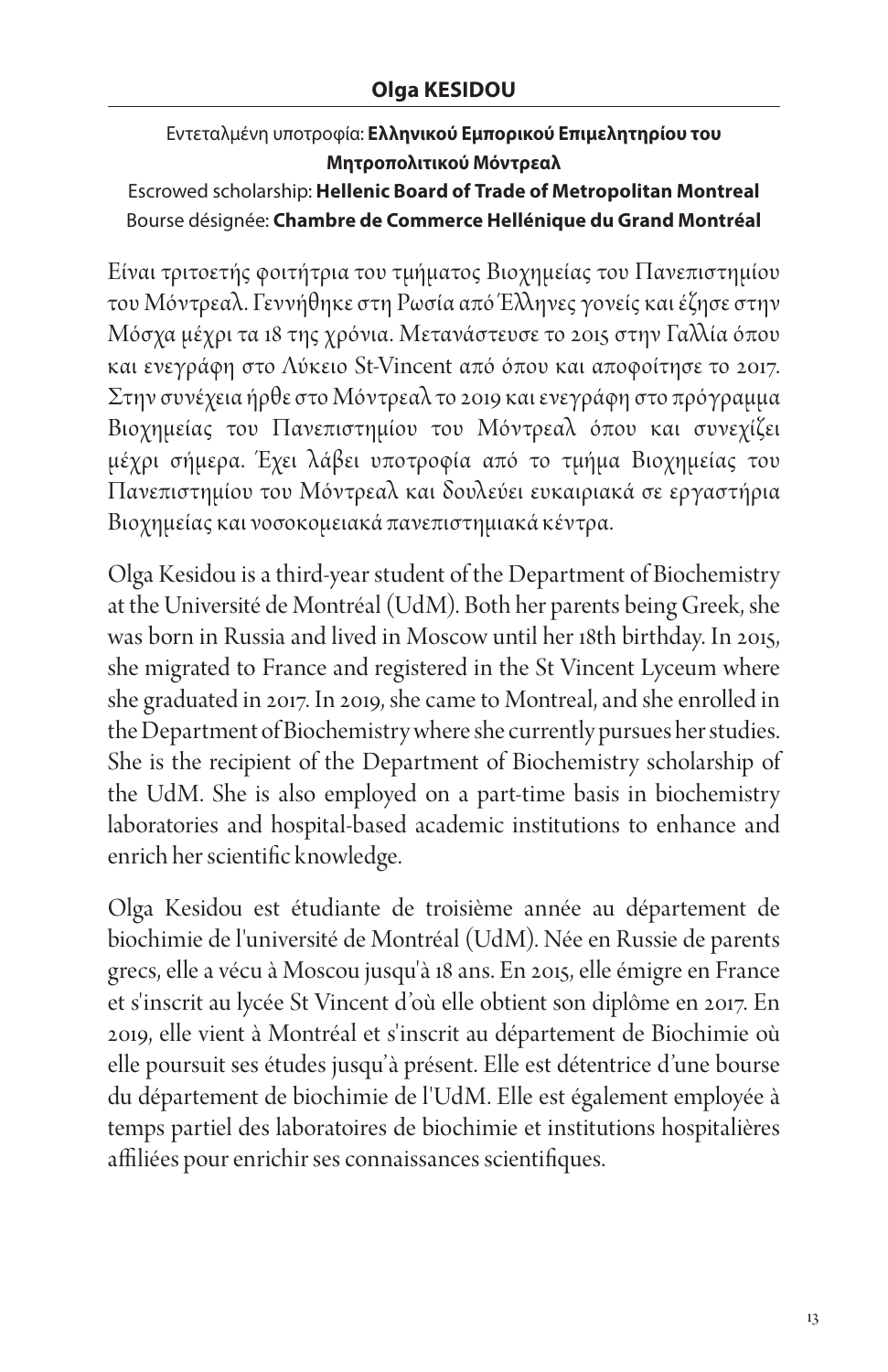## Εντεταλμένη υποτροφία: **Ιδρυμα Βασιλείου Τσιόλη** Escrowed scholarship: **Vasileios Tsiolis Foundation** Bourse désignée: **Fondation Vasileios Tsiolis**

Είναι τεταρτοετής φοιτήτρια Φαρμακευτικής στο Πανεπιστήμιο του Laval. Αποφοίτησε το 2014 από το κολλέγιο Vanier και ειδικότερα από το τμήμα των Επιστημών Υγείας (Health Sciences). Στη συνέχεια ενεγράφη τον ίδιο χρόνο στο τμήμα Κινησιολογίας του Πανεπιστημίου McGill, από το οποίο και αποφοίτησε το 2017 με το δίπλωμα του κινησιοθεραπευτή. Το 2017 ενεγράφη στο τομέα της Εργοθεραπείας του Πανεπιστημίου McGill από όπου και αποφοίτησε το 2019. Από το 2019 μέχρι σήμερα συνεχίζει τις σπουδές της στο τμήμα Φαρμακευτικής του Πανεπιστημίου του Laval. Έχει λάβει υποτροφία από το κολλέγιο Vanier και μιλάει πέντε γλώσσες. Δραστήριο μέλος της Ελληνικής Κοινότητας του Μόντρεαλ και της νεολαίας της εκκλησίας του Ευαγγελισμού της Θεοτόκου.

Elaine Angelopoulos is a fourth-year student in the Department of Pharmacology at Laval University. She graduated in 2014 from the Department of Health Sciences at Vanier College. She then, immediately, enrolled in the Department of Kinesiology at McGill University, where she graduated in 2017. In 2017 she continued her studies in the sector of Ergotherapy at McGill University where she obtained her diploma in 2019. As of 2019, she is studying Pharmacology at Laval University. She is the recipient of several scholarships and awards including the Vanier College scholarships and speaks five languages. She is also an active member of the Hellenic Community of Greater Montreal (HCGM) and a member of the Youth Club of the Evangelismos Greek Orthodox Church.

Elaine Angelopoulos est étudiante de quatrième année au département de Pharmacologie de l'université Laval. En 2014, elle complète ses études en Sciences de la santé au collège Vanier. Elle s'inscrit alors au département de Kinésiologie de l'université McGill, où elle obtient son diplôme en 2017, suivi d'un diplôme en ergothérapie en 2019, également de McGill. Depuis, elle poursuit ses études en pharmacologie à l'université Laval. Elle est récipiendaire de plusieurs bourses et prix, dont les bourses du collège Vanier. Elle parle cinq langues. Elle est membre active de la Communauté Hellénique du Grand Montréal (CHGM) et membre du Club des jeunes de l'église grecque-orthodoxe Evangelismos.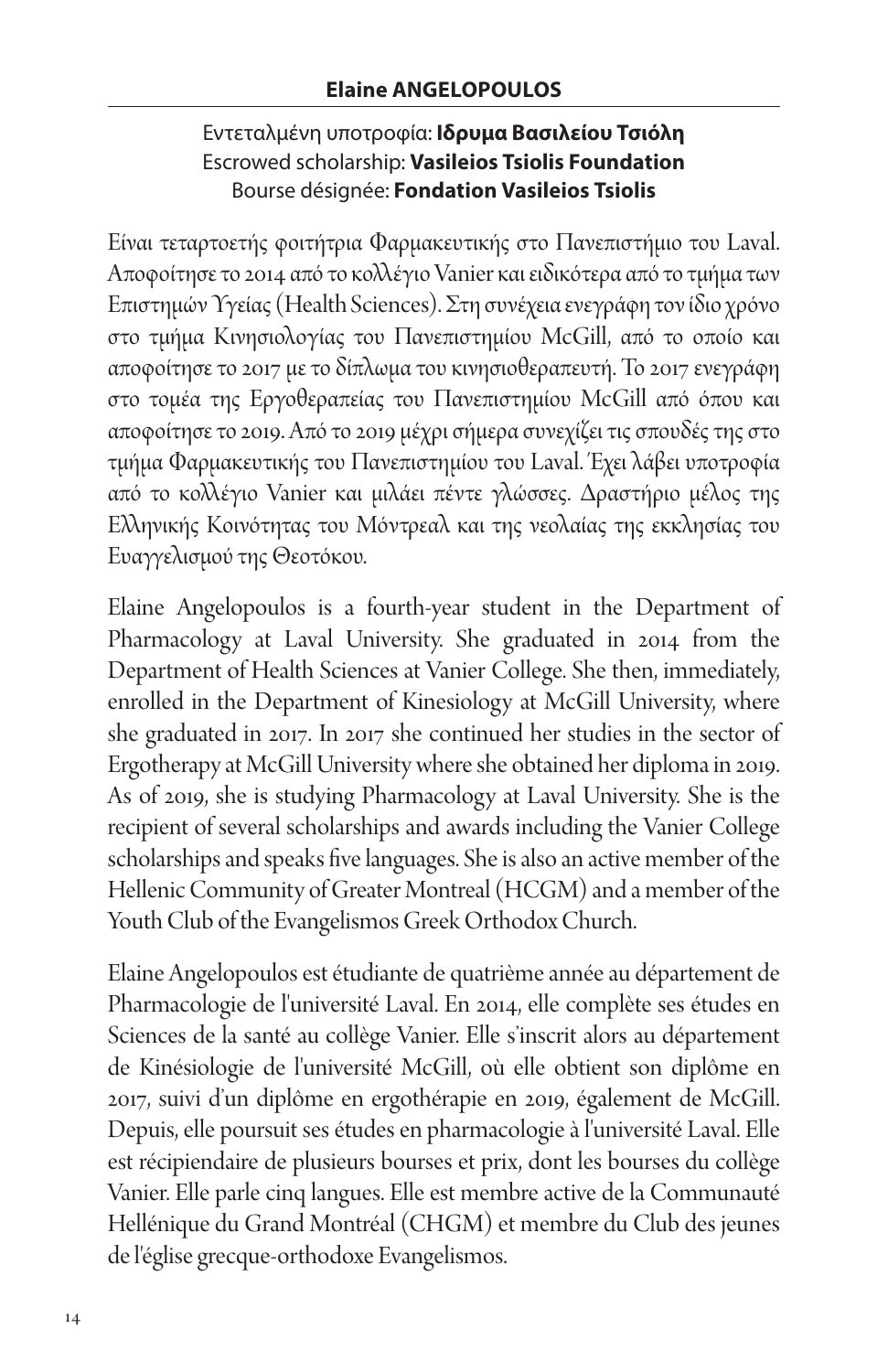## Εντεταλμένη υποτροφία: **Ελληνικού Κογκρέσου του Κεμπέκ** Escrowed scholarship: **Hellenic Congress of Quebec** Bourse désignée: **Congrès Hellénique du Québec**

Είναι φοιτήτρια διδακτορικού στον τομέα της Γλωσσολογίας και Διδακτικής Γλωσσών (Linguistique et didactique des langues) του Πανεπιστημίου Laval. Μετά τις γυμνασιακές και λυκειακές σπουδές της στην Αθήνα ενεγράφη στο τμήμα Γλωσσών και Γαλλικής φιλολογίας του Πανεπιστημίου Αθηνών από όπου και αποφοίτησε το 1998. Στην συνέχεια έκανε μεταπτυχιακές σπουδές στην Γαλλία και το Βέλγιο από όπου έλαβε το μεταπτυχιακό της πτυχίο από το Πανεπιστήμιο του Artois. Από το 2017 βρίσκεται στον Καναδά όπου συνεχίζει τις σπουδές της σε επίπεδο διδακτορικού στην Γλωσσολογία στο Πανεπιστήμιο Laval. Έχει εργασθεί ως εθελόντρια στην Ολυμπιάδα της Αθήνας το 2004. Έχει λάβει δύο βραβεία (Prix de la nouvelle) και για μία ποιητική της έκδοση (Prix de poésie). Έχει γράψει τρία βιβλία για παιδιά.

Georgia Despoinis is currently a Ph.D. candidate studing linguistics and language didactics at Laval University. She completed her high school studies in Athens Greece. She then registered in the Department of Linguistics and French Literature of the National and Kapodistrian University of Athens, in Greece, where she graduated in 1998. She then pursued Graduate Studies in France and Belgium where she obtained her graduate degree from the University of Artois. Since 2017 she lives in Canada where she further pursues her studies in linguistics at Laval University. She has worked as a volunteer during the Athens Olympic Games in 2004, and she is the recipient of the awards "Prix de la nouvelle" and "Prix de poésie." She has also written three books for children.

Georgia Despoini est doctorante en Linguistique et didactique des langues à l'université Laval. Elle a complété ses études secondaires à Athènes (Grèce). Elle s'est ensuite inscrite au département de Linguistique et de littérature française de l'université nationale et capodistrienne d'Athènes (EKΠΑ) de Grèce, dont elle est diplômée en 1998. Elle poursuit ensuite des études supérieures en France et en Belgique où elle obtient son diplôme d'études supérieures à l'université d'Artois. À partir de 2017, elle est au Canada où elle poursuit ses études en linguistique à l'université Laval. Elle a travaillé comme bénévole lors des Jeux olympiques d'Athènes en 2004, et est récipiendaire des Prix de la nouvelle et Prix de poésie. Elle a également écrit trois livres pour enfants.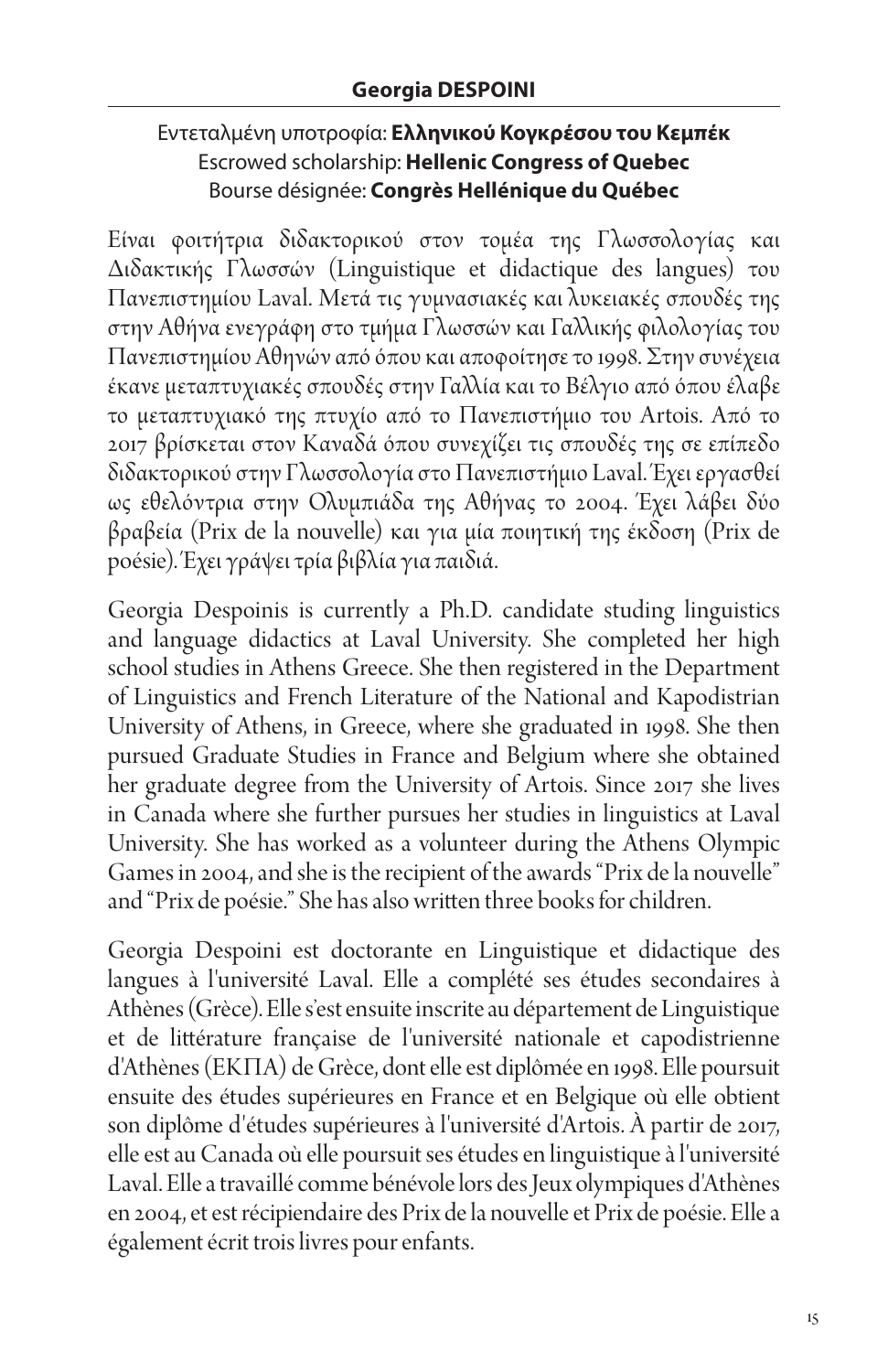## Εντεταλμένη υποτροφία: **Εκπαιδευτικού Ιδρύματος ΣΩΚΡΑΤΗΣ** Escrowed scholarship: **The Socrates Educational Foundation** Bourse désignée: **Fondation Éducationnelle Socrate**

Είναι δευτεροετής φοιτητής Οικονομικών του Πανεπιστημίου McGill. Αποφοίτησε από το Ελληνικού Σχολείου Σωκράτης το 2013. Μετά τις γυμνασιακές του σπουδές στο College Letendre και την αποφοίτηση του το 2018 συνέχισε στο κολλέγιο Dawson στο τμήμα Διεθνών Επιστημών από το 2018 μέχρι το 2020. Μετά την αποφοίτηση του από το κολλέγιο ενεγράφη το 2020 στο τμήμα Οικονομικών (Economics with Honours) του Πανεπιστημίου McGill όπου συνεχίζει τις σπουδές του μέχρι σήμερα. Είναι δάσκαλος ελληνικού χορού στο Λαογραφικό Εργαστήρι της Ελληνικής Κοινότητας Μόντρεαλ.

Georges Rigas is a second-year student in the Department of Economics at McGill University. He graduated from the Socrates school of the Hellenic Community of Greater Montreal (HCGM) in 2013. Once he graduated from Letendre College in 2018, he pursued another college degree in the Department of International Studies at Dawson College, where he graduated in 2020. As of 2020, he is registered, with Honors, at McGill University where he pursues his studies in economics. He is a teacher of Greek dances in the Cultural Institute of the HCGM.

Georges Rigas est étudiant de deuxième année au département d'Économie de l'université McGill. Il a terminé ses études primaires à l'école Socrate de la Communauté Hellénique du Grand Montréal (CHGM). Après son diplôme au collège Letendre en 2018, il entreprend un deuxième diplôme collégial en Études internationales au collège Dawson, qu'il complète en 2020. Depuis, il est inscrit à l'université McGill où il poursuit des études en économie. Il est professeur de danses grecques à l'Atelier folklorique de la CHGM.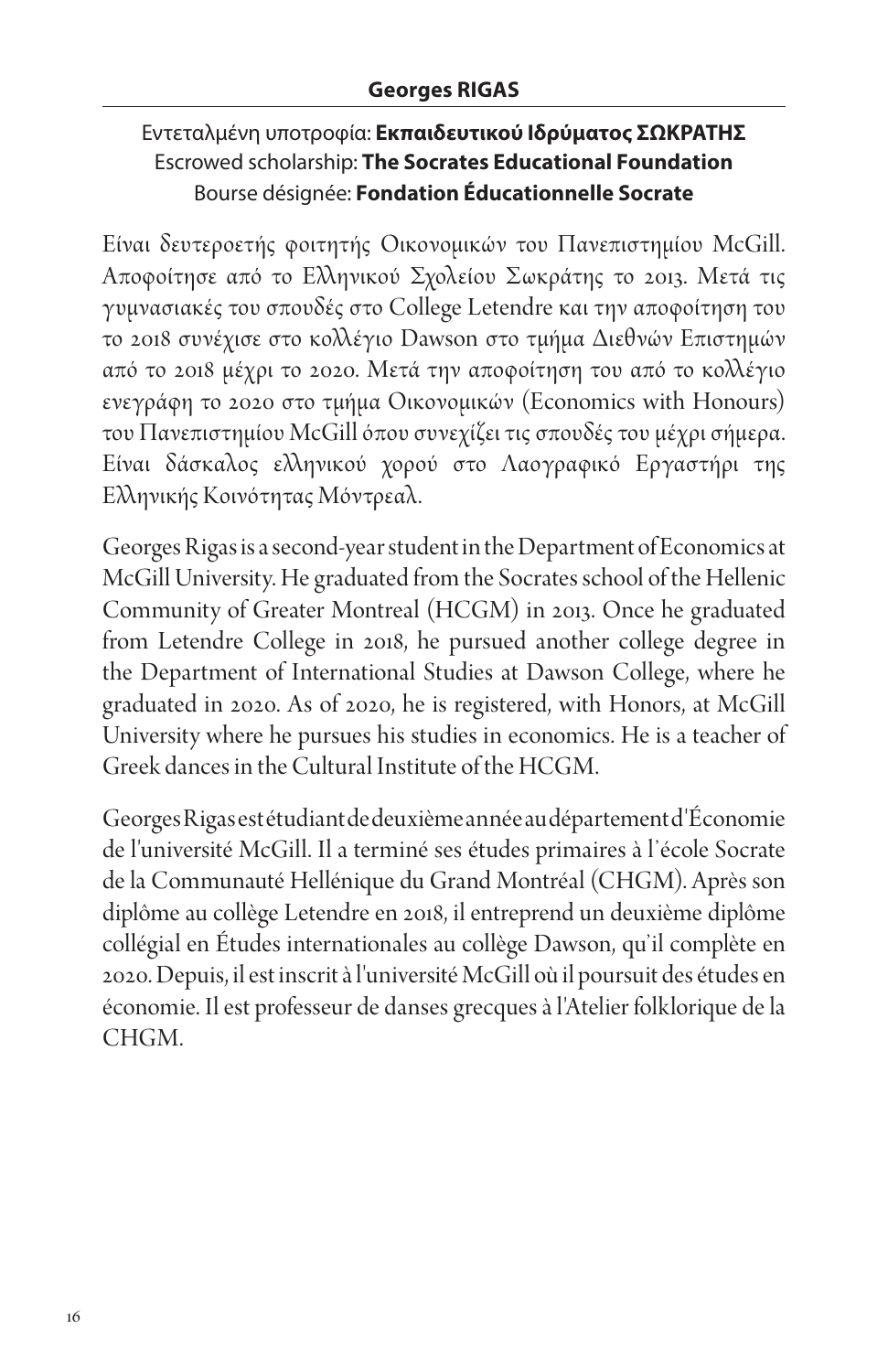## Εντεταλμένη υποτροφία: **Οικογενείας Ελένης Τύρου και Βασίλειου Καμπούρη** Escrowed scholarship: **Helen Tyros and Vasileios Kampouris Family** Bourse désignée: **Famille Helen Tyros et Vasileios Kampouris**

Είναι τριτοετής φοιτήτρια Διοίκησης Επιχειρήσεων και Κλασσικών Σπουδών του Πανεπιστημίου Bishop's. Ενεγράφη το 2013 στο κολλέγιο Vanier από όπου το 2016 έλαβε το δίπλωμα Δημιουργικών Τεχνών και Λογοτεχνίας (Creative Arts and Literature). Στη συνέχεια ενεγράφη το 2019 στο τμήμα Διοίκησης Επιχειρήσεων και Κλασσικών Σπουδών του Πανεπιστημίου Bishop's (πρόγραμμα Honours) όπου και συνεχίζει μέχρι σήμερα. Από μικρή ασχολήθηκε και αγάπησε την Eλληνική Μυθολογία και πήρε μαθήματα Αρχαίων Ελληνικών. Μιλά αρκετές γλώσσες συμπεριλαμβανομένης και της Ιαπωνικής. Έχει λάβει την υποτροφία CIBC και το βραβείο Jean Robinson Hunt Memorial Award. Θέλει να μάθει καλλίτερα ελληνικά και να συνεχίσει τις Κλασσικές Σπουδές της.

Adreanne Belec is a third-year student in the Department of Management and Classical Studies at Bishop's University. She was registered in 2013 at Vanier College where she obtained, in 2016, the degree in Creative Arts and Literature. She then registered, in 2019, in the Department of Business Administration and Classical Studies at Bishop's University, Honors Program, where she currently pursues her studies. She has an affinity for Greek Mythology, and she has completed courses in ancient Greek. She speaks several languages including Japanese, and she is the recipient of the CIBC Scholarship and of the Jean Robinson Hunt Memorial Award. She intends to improve her Greek language skills and further pursue her studies.

Adreanne Belec est étudiante de troisième année au département de Gestion et des Études classiques de l'université Bishop's. Elle est inscrite au collège Vanier en 2013, où elle obtient un diplôme en Arts créatifs et littérature 2016. Elle s'inscrit, en 2019, au départements de Gestion et des Études classiques de l'université Bishop's, programme spécialisé (Honors Program), où elle y poursuit ses études jusqu'à ce jour. D'une grande affinité avec la mythologie grecque, elle a suivi des cours de grec ancien. Elle parle plusieurs langues dont le japonais et est récipiendaire de la Bourse CIBC et du Jean Robinson Hunt Memorial Award. Elle désire améliorer ses compétences en grec et pousser plus loin ses études dans ce domaine.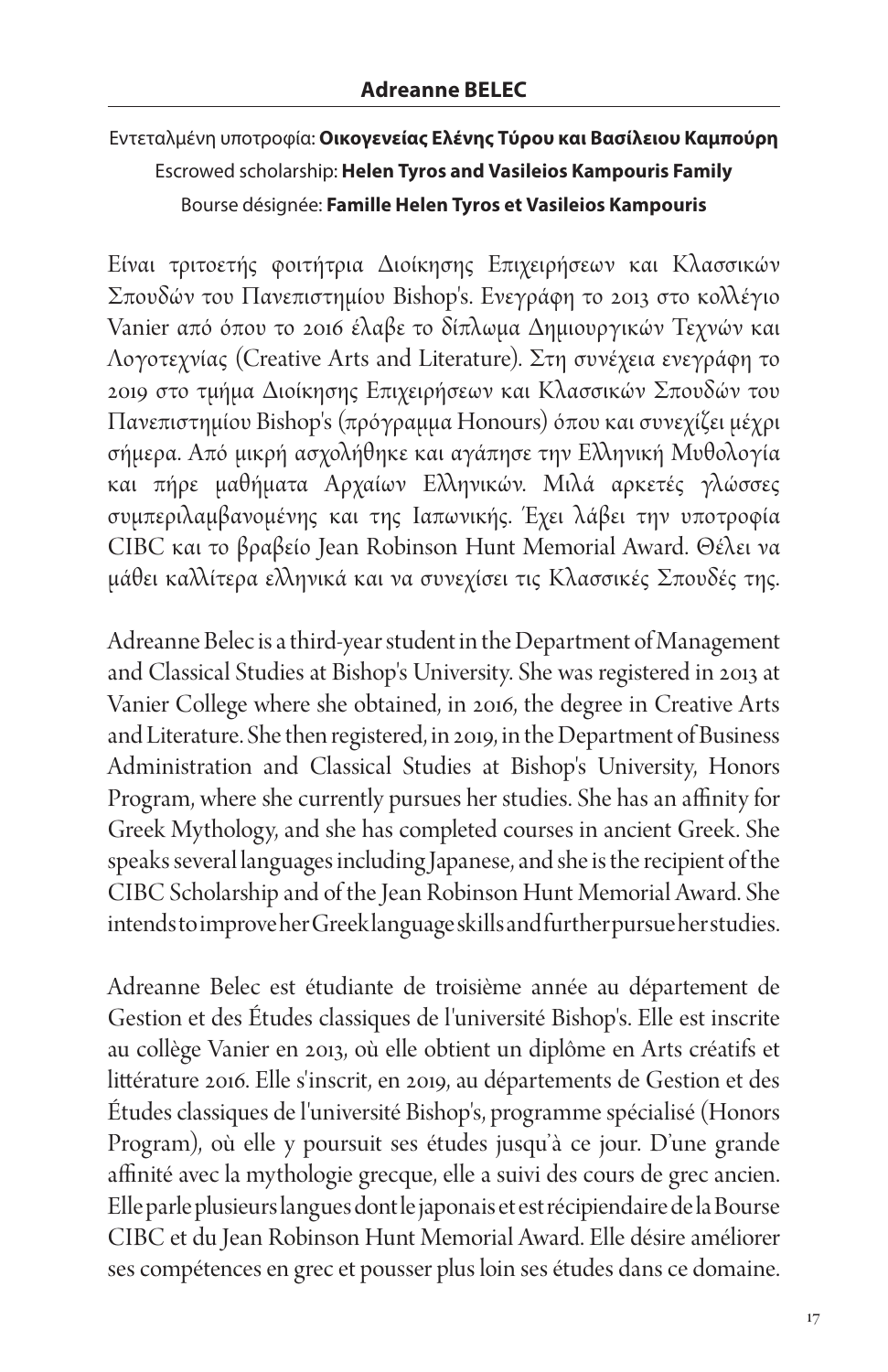### Εντεταλμένη υποτροφία: **Οικογένειας Κωνσταντίνας Ν. Φραγκούλη** Escrowed scholarship: **Constantina N. Frangouli Family** Bourse désignée: **Famille Constantina N. Frangouli**

Είναι μεταπτυχιακή φοιτήτρια Πειραματικής Χειρουργικής του Πανεπιστημίου McGill. Γεννήθηκε στην Ελλάδα όπου και τελείωσε το γυμνάσιο και το λύκειο Περιστερίου στην Αθήνα. Στη συνέχεια ενεγράφη το 2007 στο τμήμα Ιατρικής του Πανεπιστημίου Πατρών από όπου και αποφοίτησε το 2013. Έκανε το αγροτικό της σε νοσοκομείο της Δυτικής Αχαΐας και στη συνέχεια ειδικεύθηκε στην Γαστρεντερολογία στο πανεπιστημιακό νοσοκομείο της Πάτρας. Από το 2021 είναι στο Μόντρεαλ σαν μεταπτυχιακή φοιτήτρια Πειραματικής Χειρουργικής του Πανεπιστημίου McGill. Έχει λάβει την υποτροφία της Eurobank και έχει σημαντική έρευνα στο τομέα της ειδικότητάς της.

Paraskevi Tselekouni is a graduate student of Experimental Surgery at McGill University. She was born in Greece where she graduated from the High School of Peristeri in Athens Greece. In 2007, she registered in the Medical School of the University of Patras, Greece and she graduated in 2013. She has completed her rural-area residency in a hospital of Western Peloponnese. She then completed a residency in Gastroenterology at the University Hospital in Patras, Greece. As of 2021 she is in Montreal, as a graduate student at McGill. She is the recipient of the Eurobank Scholarship and she has published several research papers in her field of interest.

Paraskevi Tselekouni est étudiante de deuxième cycle en chirurgie expérimentale à l'université McGill. Elle est née en Grèce où elle est diplômée du lycée de Peristeri à Athènes (Grèce). En 2007, elle s'inscrit à la Faculté de médecine de l'université de Patras en Grèce, et y obtient son diplôme en 2013. Elle a effectué sa résidence en zone rurale dans un hôpital du Péloponnèse occidental. Elle a par la suite poursuivi avec une résidence en gastroentérologie à l'hôpital universitaire de Patras en Grèce. Depuis 2021, elle est à Montréal, étudiante en études supérieures à McGill. Elle est récipiendaire de la bourse Eurobank et a publié plusieurs articles de recherche.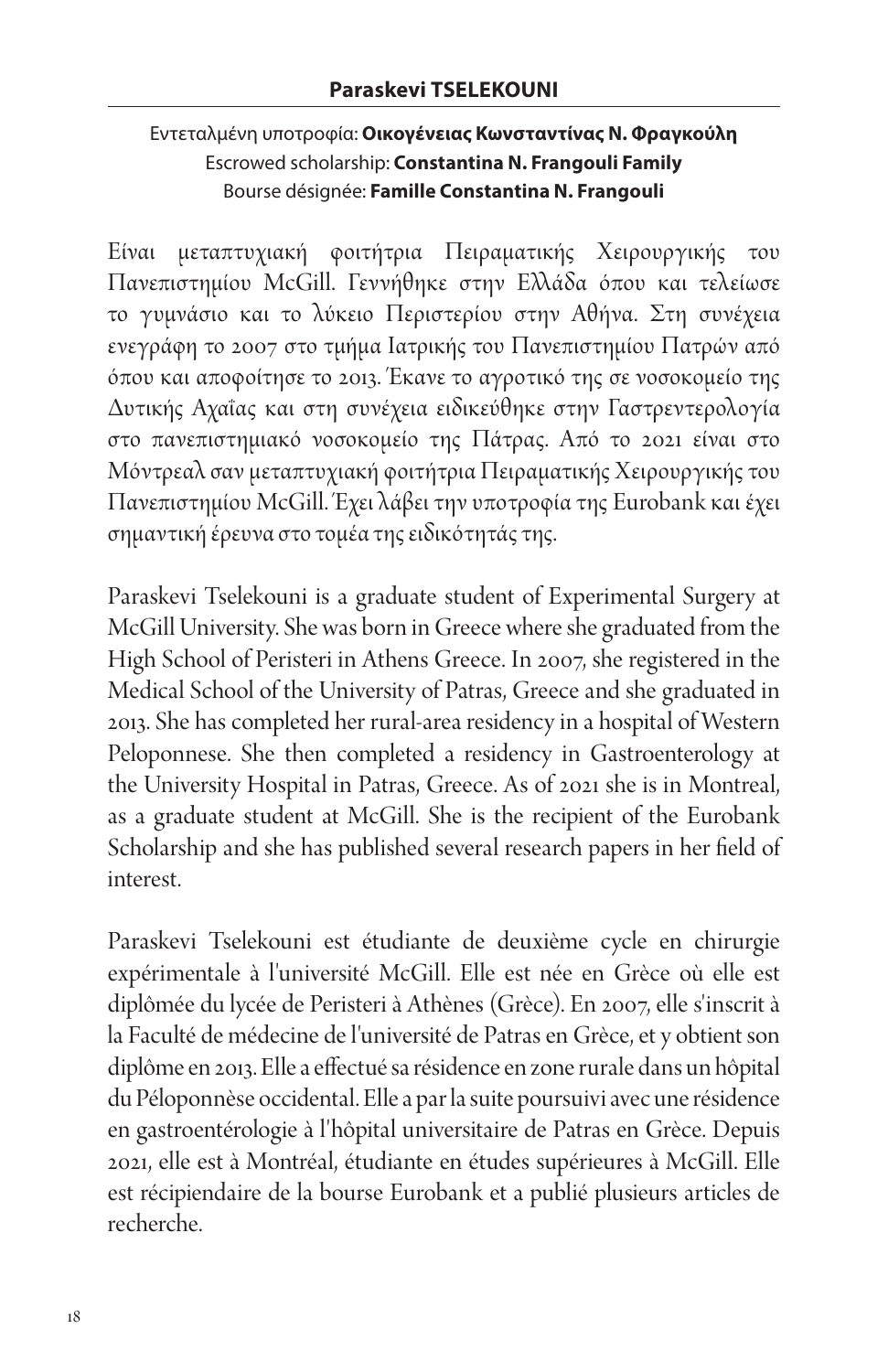## Εντεταλμένη υποτροφία: **Εις μνήμην της αειμνήστου Ελένης Παλαιοκώστα-Sayig** Escrowed scholarship: **In memoriam of the late Eleni Paleocosta-Sayig** Bourse désignée: **En mémoire de feu Eleni Paleocosta-Sayig**

Είναι δευτεροετής μεταπτυχιακός φοιτητής Αεροδυναμικής Διαστήματος (Aerospace Engineering) του Πανεπιστημίου Concordia. Αποφοίτησε από το Ελληνικό Σχολείο Δημοσθένης το 2009 και στην συνέχεια ενεγράφη την ίδια χρονιά στο γυμνάσιο Letendre από όπου και αποφοίτησε το 2014. Την ίδια χρονιά ενεγράφη στο τμήμα Καθαρών και Εφαρμοσμένων Επιστημών του κολλεγίου Dawson από όπου και αποφοίτησε το 2016. Στη συνέχεια ενεγράφη στο τμήμα Αεροδυναμικής Διαστήματος του Πανεπιστημίου Concordia το 2016 και μετά την αποφοίτηση του το 2020 συνεχίζει τώρα στο μεταπτυχιακό πρόγραμμα του ιδίου Πανεπιστημίου. Είναι μέλος του MET Youth Montreal της εκκλησίας του Ευαγγελισμού της Θεοτόκου.

Christos Alexopoulos is a second-year graduate student of Aerospace Engineering at Concordia University. He is a 2009 graduate of the Demosthenes school of the Hellenic Community of Greater Montreal (HCGM). He pursued his studies at Letendre College where he graduated in 2014. The same year, he enrolled in the Department of Pure and Applied Science at Dawson College where he graduated in 2016. Immediately after, he continued his studies with the Department of Aerospace Engineering at Concordia University, where he graduated in 2016. He is currently pursuing his graduate research in the same department. He is an active member of the Youth Club of the Evangelismos Greek Orthodox Church in Montreal.

Christos Alexopoulos est étudiant en deuxième année du 2ème cycle en « Génie aérospatial » à l'Université Concordia. En 2009, il est diplômé de l'école Démosthène de la Communauté Hellénique du Grand Montréal (CHGM). Il s'inscrit ensuite au collège Letendre où il obtient son diplôme en 2014. À la même année, il s'inscrit au programme des Sciences pures et appliquées du collège Dawson qu'il complète en 2016. Par la suite, il s'inscrit au département de Génie aérospatial de l'université Concordia où il obtient son diplôme en 2016. Il poursuit actuellement ses études de 2ème cycle au même département. Il est un membre actif du Club des jeunes de l'église grecque-orthodoxe Evangelismos de Montréal .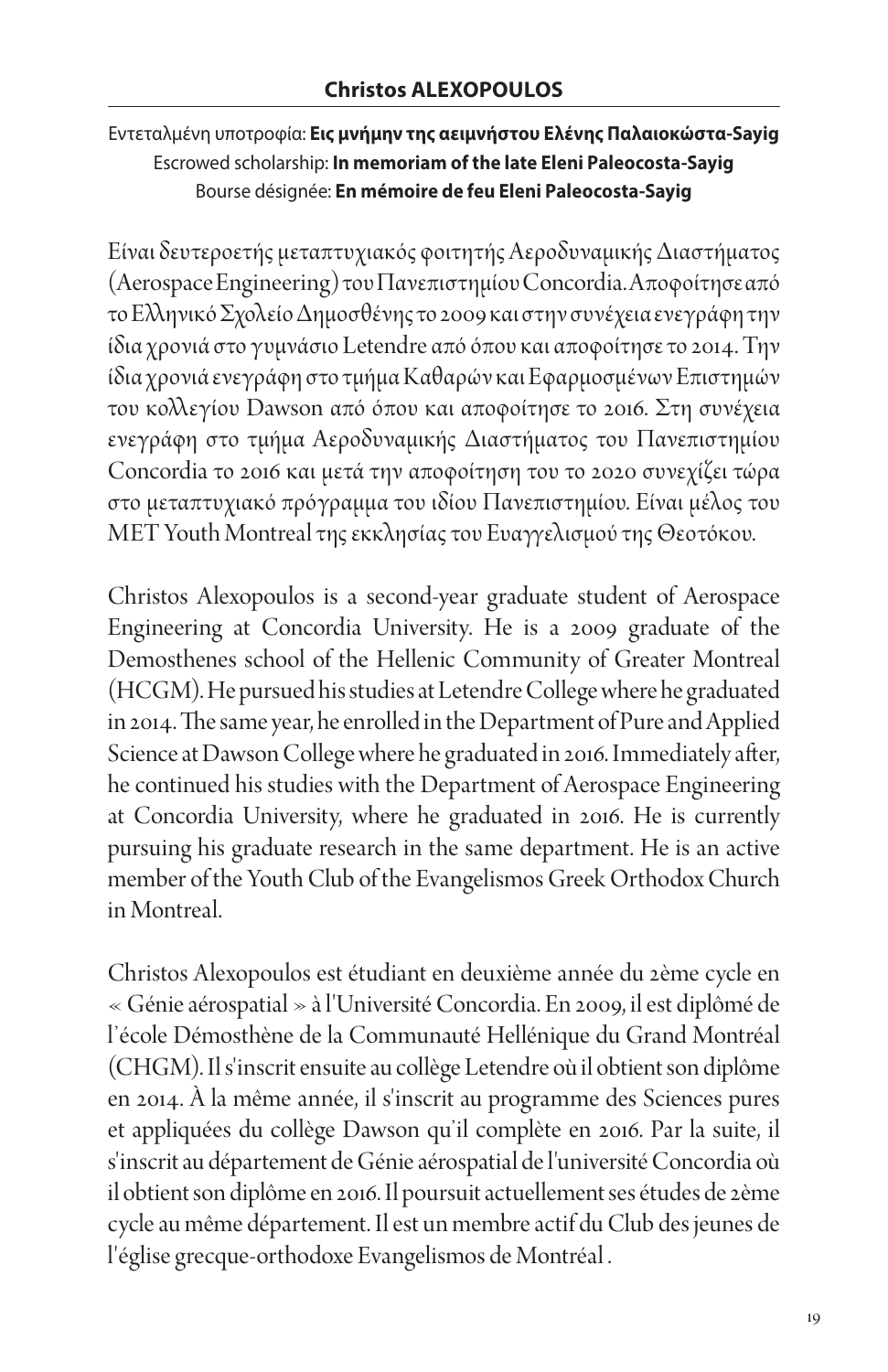## **IΔΡΥΤΑΙ (1988)**\* **FONDATEURS • FOUNDERS**

心同坏

 $\overline{\Xi}$ 

回 司

G

目回

同国 Ġ

目回

亘 ō 靣  $\overline{\mathbb{B}}$ 固

同回 匠 戸 靣

匠

回  $\overline{\Xi}$ 

G

已 ō

G 戸 ō 固

同回

同回回

百回 靣

 $\overline{E}$ ō

匠

已 司

匠

 $\Box$ 

#### **D<sup>r</sup> P. ARNOPOULOS**, Ph.D., Eng.

Professor, Political Sciences, Concordia University

**M<sup>s</sup> S. BABARUTSI**, M.Eng.

Research Assistant, McGill University

**D<sup>r</sup> D. BERK**

Associate Professor, Chemical Engineering, McGill University

#### **D<sup>r</sup> G. CARAYANNIS**

Research Professor, Min, & Metal. Engineering, McGill University

#### **M<sup>r</sup> T. CHRISTODOULIDIS**

Commissioner, Laurenval School Board

**M<sup>r</sup> A. HADJIS**, B.C.L., LL.B. Attorney

#### **Mrs M. KALIPOLIDIS**, M.A.

Liaison Officer, L. S. B. Research, Université de Montréal

#### **Dr M. PAIDOUSIS**, F.R.S.C.

Thomas Workman Professor, Mechanical Engineering, McGill University

**Hon C. SIRROS**

Minister of Native Affairs, Government of Quebec

\* Note : Titres et occupations en 1988 Titles and occupations in 1988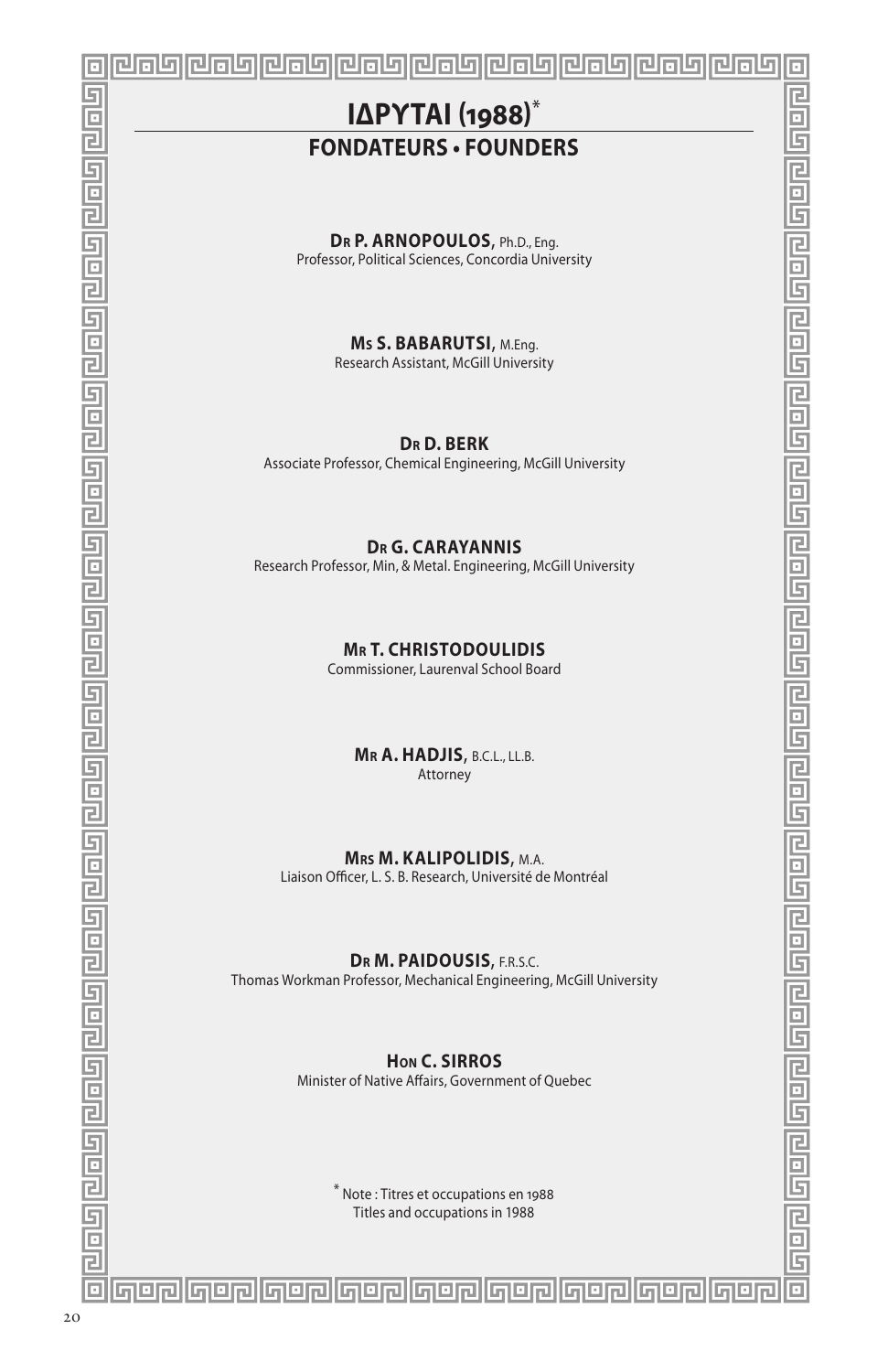# **ΥΠΟΤΡΟΦΙΕΣ 2021–2022**

## **BOURSES D'ÉTUDES • SCHOLARSHIPS**

#### **ΕντΕταλμΕνή υπΟτρΟφια / Bourse désignée / Escrowed scholarship**

- **Βουλευτού Chomedey-Laval Guy Ouellette** u **Deputé de Chomedey-Laval Guy Ouellette Guy Ouellette MNA Chomedey-Laval**
- **Pink in the City Οικογeνείας Βουρτζούμη** u **Pink in the City - Famille Vourtzoumis Pink in the City - Vourtzoumis Family**
- **Εις μνήμην Έλένης Παλαιoκώστα-Sayig** u **En mémoire de Eleni Paleocosta-Sayig In memoriam of Eleni Paleocosta-Sayig**
- **Ιδρυμα Βασιλείου Τσιόλη** u **Fondation Vasileios Tsiolis Vasileios Tsiolis Foundation**
- **Ελληνικής Κοινότητος Μείζονος Μοντρεάλ** u **Communauté Hellénique du Grand Montréal Hellenic Community of Greater Montreal**
- **Ελληνικού Εμπορικού Επιμελητηρίου του Μητροπολιτικού Μόντρεαλ** u **Chambre de Commerce Hellénique du Grand Montréal Hellenic Board of Trade of Metropolitan Montreal**
- **Οικογeνείας Ελένης Τύρου και Βασιλείου Καμπούρη** u **Famille Helen Tyros et Vasileios Kampouris Helen Tyros and Vasileios Kampouris Family**
- **Οικογeνείας Κωνσταντίνας Ν. Φραγκούλη** u **Famille Constantina N. Frangouli Constantina N. Frangouli Family**
- **Ελληνικού Κογκρέσου του Κεμπέκ** u **Congrès Hellénique du Québec Hellenic Congress of Quebec**
- **Εκπαιδευτικού Ιδρύματος ΣΩΚΡΑΤΗΣ** u **Fondation Éducationnelle Socrate The Socrates Educational Foundation**

#### **ΟνΟμαστική υπΟτρΟφια / Bourse nominale / Named scholarship**

- **Ελληνικού Ιατρικού Συλλόγου του Κεμπέκ Association Médicale Hellénique du Québec Hellenic Medical Association of Quebec "Dr Peter Varvarikos Medical Resident Scholarship"**  $\blacklozenge$
- **Ελληνικού Ιατρικού Συλλόγου του Κεμπέκ** u**Association Médicale Hellénique du Québec Hellenic Medical Association of Quebec "Medical Resident Scholarship"**
- **Οικογeνείας Λαζάρου Καλλιπολίτη** u **Famille Lazaros Kalipolidis Lazaros Kalipolidis Family**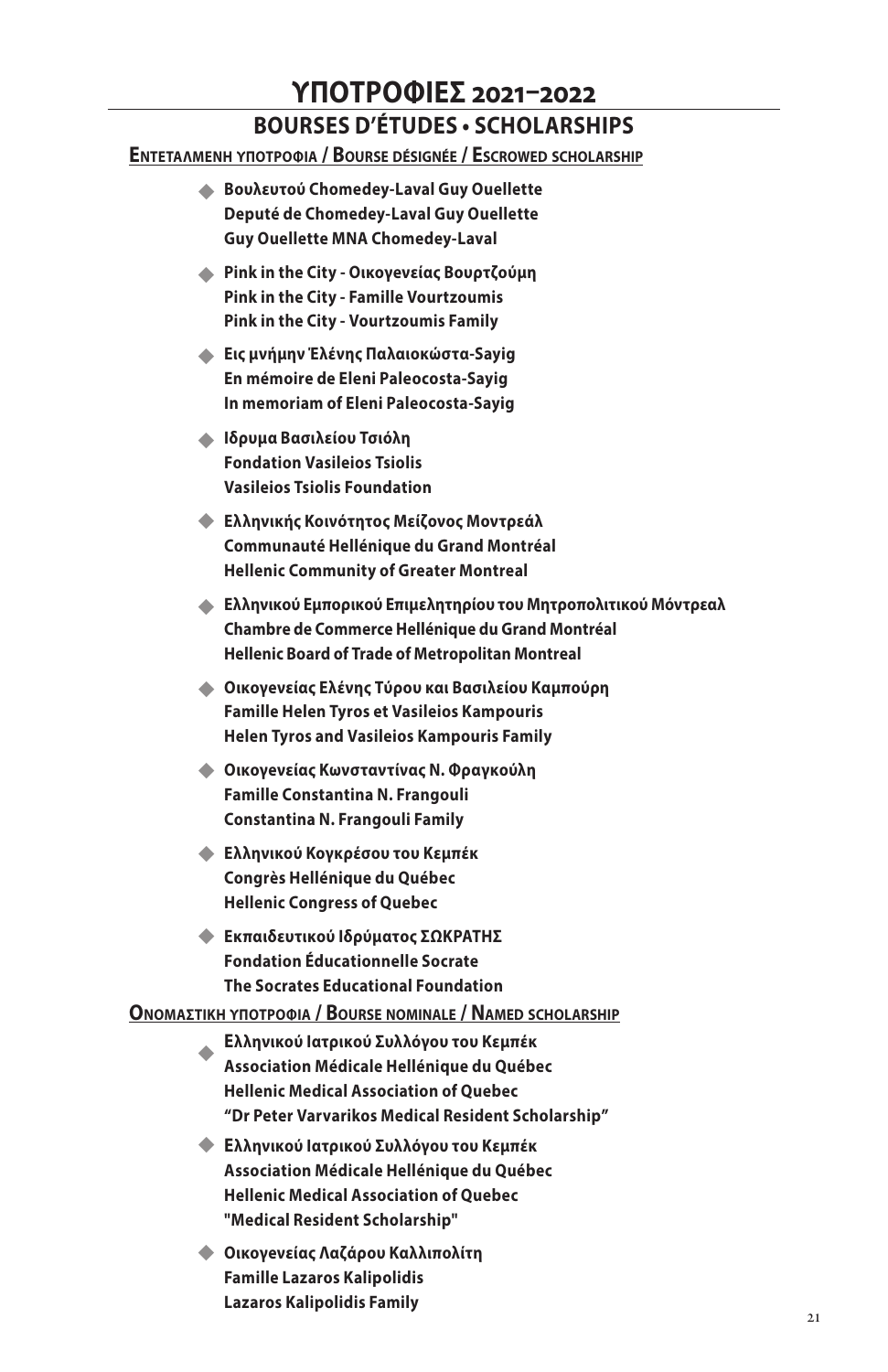#### **GRAND BIENFAITEURS • GREAT BENEFACTORS**

Paris ARNOPOULOS

#### **BIENFAITEURS • BENEFACTORS**

Hellenic Medical Association of Quebec Paris ARNOPOULOS SOCRATES Educational Foundation Gilbert STRUDWICK

#### **BOURSES NOMINALES • NAMED SCHOLARSHIPS**

HELLENIC MEDICAL ASSOCIATION OF QUEBEC THE LAZAROS KALIPOLIDIS FAMILY

## **ΔΩΡΗΤΑΙ 2021–2022**

#### **DONATEURS • DONORS**

Evthymios KATSIKAS Christos KARATZIOS Nicholas ABATZOGLOU Constantine KATSANIS Anastassios ANASTASSIADIS Mikhail KAPELLAS Panagiotis TZIMAS Peter KONDOS Gerry KOLAITIS Joanna KUFEDJIAN

#### **Donations in memory of Anastasia KUFEDJIAN**

Amalia MARKAKIS Chantal PELOSSE Antoine KUFEDJIAN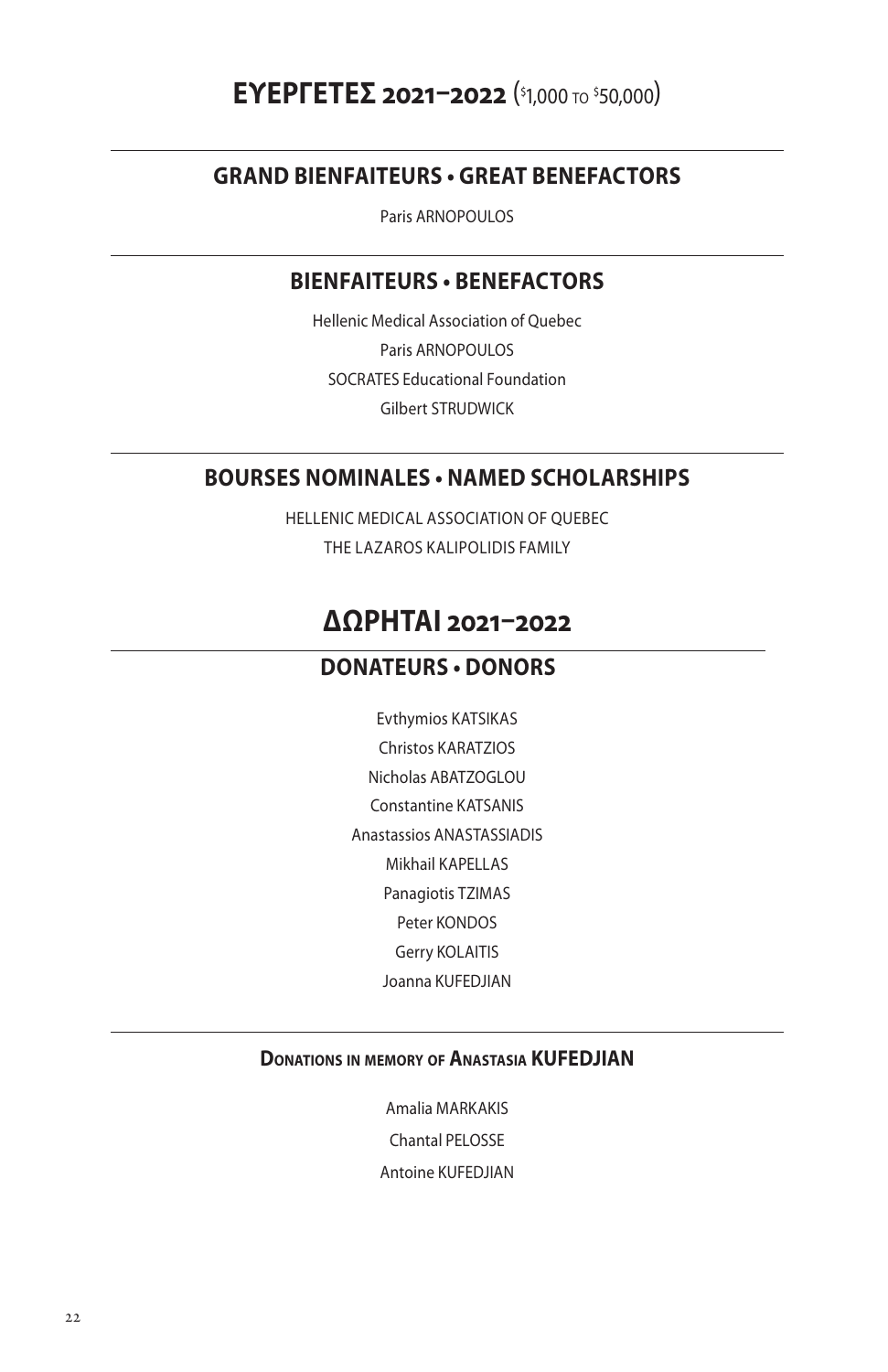## **ΜΕ ΤΗΝ ΑΡΩΓΗ ΤΩΝ**

### **AVEC L'APPUI DE : / WITH THE SUPPORT OF:**

#### **ΔΙΑΔΙΚΤΥΟ / INTERNET**

GreekRadio.net – Dimitrios PAPADOPOULOS IT Services: Vasilis MAVRITSAKIS

#### **ΡΑΔΙΟΦΩΝΟ / RADIO**

CFMB – 1280 am – Michael TELLIDES CKDG – 105.1 fm – Marie GRIFFITHS

#### **ΤΗΛΕΟΡΑΣΗ / TELEVISION**

ODYSSEY TV – Edo Montreal — John COCONAS ODYSSEY TV — K KALAVRIZIOTIS

#### **ΕΦΗΜΕΡΙΔΕΣ / JOURNAUX / NEWSPAPERS**

Το Ελληνοκαναδικο Βhma / La Tribune Greque Canadienne / The Greek Canadian Tribune – Christos MANIKIS

Τα Ελληνοκαναδικα ΝΕα / Les Nouvelles Grecques Canadiennes / The Greek Canadian News

– George GUZMAS & George BAKOYANNIS

#### **ΦΟΡΕΙΣ (iδιωτικΟι <sup>h</sup> δήμΟσιΟι) / INSTITUTS (privés ou publics) / INSTITUTIONS (private or public)**

ΓΕΝΙΚΟ ΠΡΟΞΕΝΕΙΟ Τησ ΕΛΛΑΔΟΣ σΤο ΜΟΝΤΡΕΑΛ – CONSULAT GÉNÉRAL de GRÈCE à MONTREAL

TRIFONOPOULOS, SOTIRAKOS, VLACHOLIAS senc

Nick SOTIRAKOS, cpa, ca

Vasilios KALIPOLIDIS: INVESTIA FINANCIAL SERVICES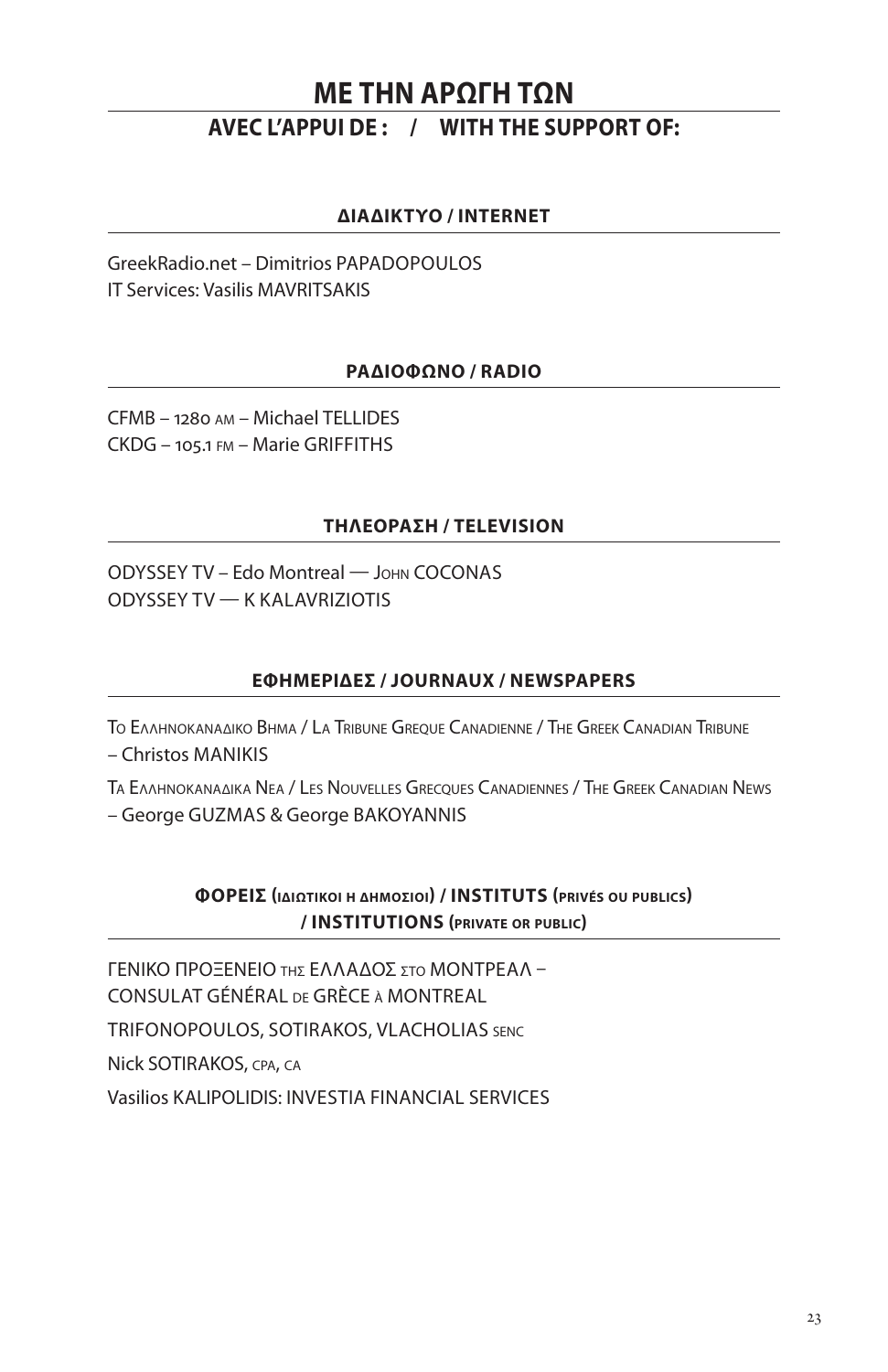**Την**

**Παιδειαν**

**Ετερον ηλιον**

**Τοις παιδευομενοις**

**Ηρακλειτος**